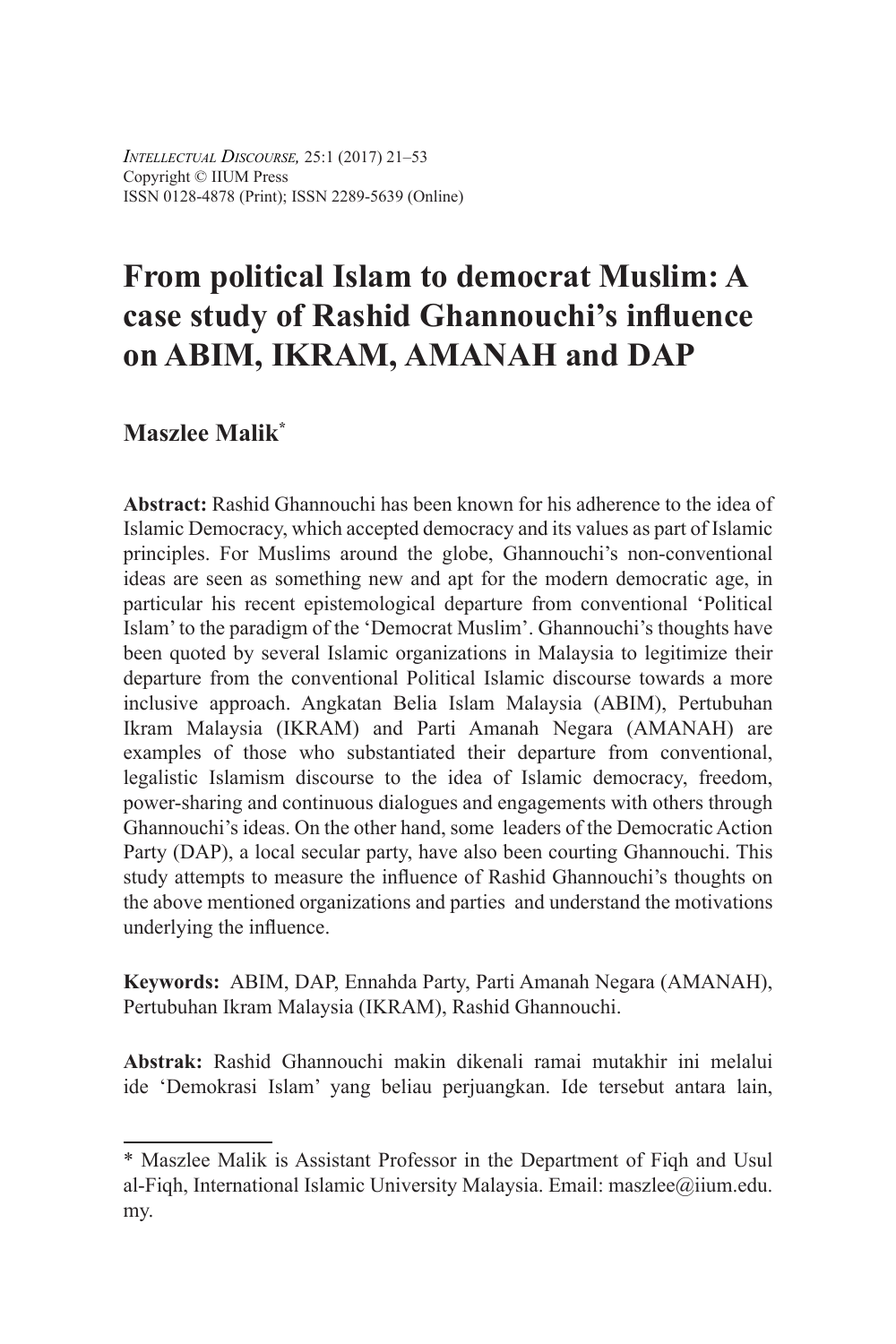menerima proses demokrasi dan nilai-nilainya diterima sebagai sebahagian daripada prinsip-prinsip yang Islamik. Bagi kaum Muslimin di serata dunia, ide Ghannouchi yang tidak konvensional ini dilihat sebagai selari dengan dunia demokrasi moden, terutamanya penghijrahan epistemologinya daripada 'Islam Politik' kepada 'Muslim Demokrat'. Pemikiran Ghanouchi juga telah dinukilkan oleh beberapa organisasi Islam sebagai legitimasi kepada penghijrahan mereka dari 'Islam Politik' ke pendekatan yang lebih inklusif. Angkatan Belia Islam Malaysia (ABIM), Pertubuhan Ikram Malaysia (IKRAM) dan Parti Amanah Negara (AMANAH) adalah antara contoh organisasi yang telah menggunakan pemikiran Ghannouchi untuk memberikan nilai substantif kepada perubahan pendekatan mereka dari wacana Islam yang bersifat menghukum kepada ide Demokrasi Islam, kebebasan, perkongsian kuasa dan dialog berterusan dengan pihak yang berbeza dengan mereka. Di samping itu, sesetengah pemimpin parti sekular seperti Democratic Action Party (DAP) juga telah menukilkan ide-ide Ghannouchi juga dengan tujuan berbeza. Kajian ini merupakan percubaan untuk melihat pengaruh pemikiran Ghannouchi terhadap organisasi-organisasi dan parti-parti politik yang telah disebutkan tadi, serta memahami faktor-faktor yang mendorong perubahan pendekatan tersebut.

**Kata Kunci:** ABIM, DAP, Ennahda Party, Parti Amanah Negara (AMANAH), Pertubuhan Ikram Malaysia (IKRAM), Rashid Ghannouchi.

## **Introduction**

Born in the year 1941, Ghannouchi has been globally acknowledged as the "intellectual leader" and ideologue of Tunisia's Ennahda Party. He is considered as one of the world's leading figures in the area of contemporary Islamic thought. His ideas on the issues of Islam and modernity, democracy and secularism, relations between East and West, human rights and civil society have been quoted by Islamists, Muslim intellectuals and activists around the world (al-Tawwab, 2011). He was awarded the Chatham House Prize in 2012 by Prince Andrew, the Duke of York, alongside Tunisian president, Moncef Marzouki, for "the successful compromises each achieved during Tunisia's democratic transition" (Chatam House, 2012).

The Jasmine Revolution of 2010, which brought the first spark of the current ongoing Arab Spring throughout the Middle East, created a new meaning to the life of Tunisians. However, the path was not easy. The counterrevolution movements that occurred mainly in Egypt had some effects on Tunisia too. The Ennahda Party believed that this revolution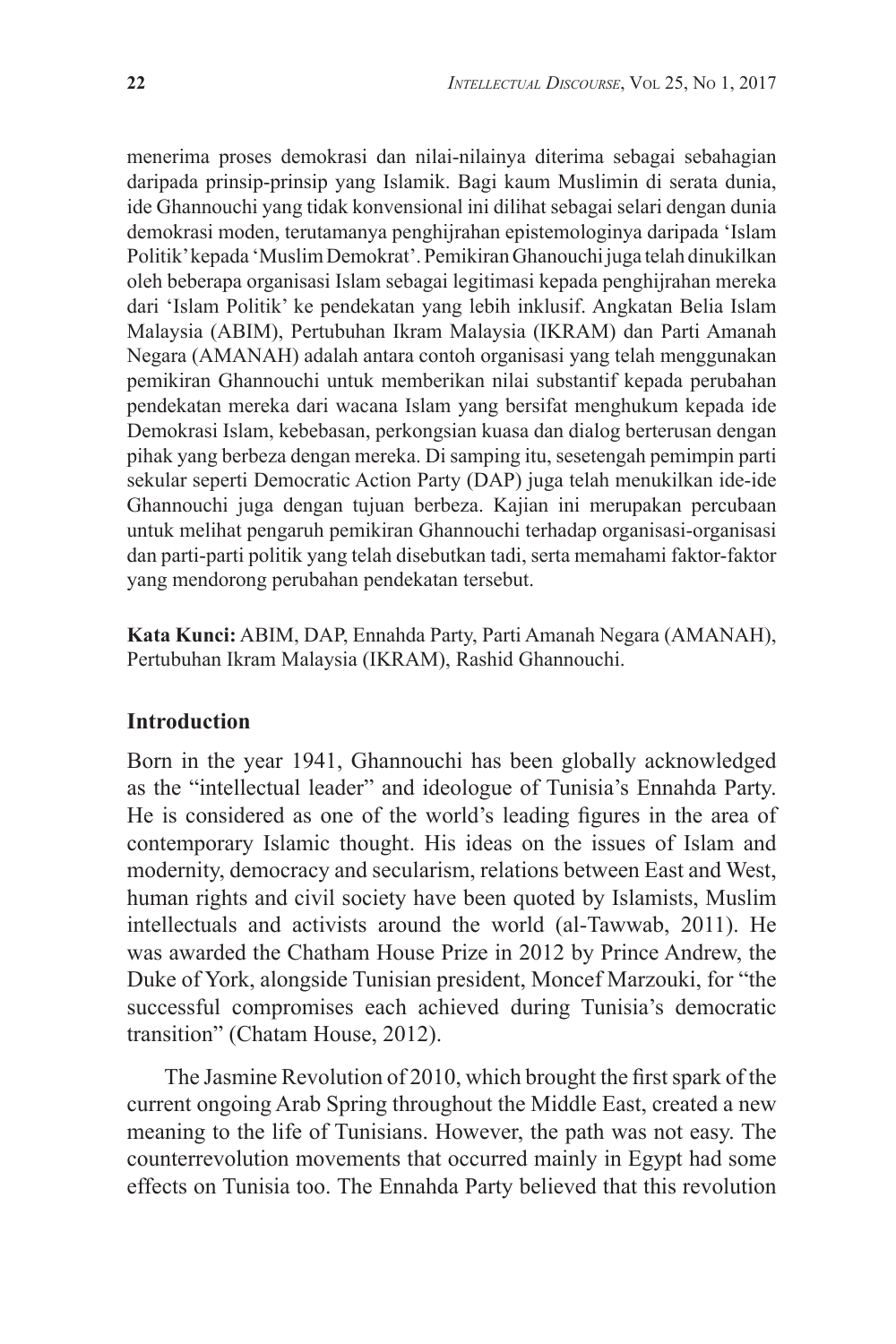was a gift and also a responsibility for all Tunisians. To achieve it, Ennahda believed that Tunisians must come together and thus national unity should be the main priority in maintaining the revolution (Lynch, 2011). Ennahda was well aware of the size of the mess caused not only by the two dictators (Habib Bourguiba and Zainel Abiden Ben Ali), but also by their predecessor, the French colonial power (Abrams, 2011).

Ennahda's commitment in assuring unity and democracy in Tunisia can be seen from their actions. After the first ever democratic public election, Ennahda had won majority of the votes, but refused to stand alone as the winner (Abrams, 2011). Instead, Ennahda established the "Troika" coalition with the alMuktamar Party or *Congrès pour la République* (CPR) led by Moncef Marzouq who was later elected as the first Tunisian president on 12 December 2011. The other member of the coalition was the alTakattol party or *démocratique pour le travail et les libertés* (FTDL) led by Mustapha Ben Jaafar. The fact that CPR won 29 seats and FTDL won only 20 seats did not prevent Ennahda from leveraging the power to be shared with them (Mzioudet, 2011). It was believed that most of the decisions taken by Ennahda were due to the approach inspired by Ghannouchi's thoughts and insights. As he had reiterated, Ghannouchi based most of his ideas on the foundations of *Maqāṣid al-Shari'ah*, the contextualization of Islamic thoughts, human dignity (*Karamah Insaniyah*) and *ijtihad* (reasoning) (Malik, 2014).

Far and further away to the eastern side of the globe, i.e., in Malaysia, Ghannouchi's ideas and approach have been admired by some, including non-Muslims. Ghannouchi's thoughts have been identified as a remedy for radical and extreme ideologies under the banner of Islam. Ghannouchi is seen as the moderate ideologue to harmonize between Islamic ideals and Western democracy. "Ghannouchism" has been adopted by several Islamic NGOs as well as the newly established Islamic party, Parti Amanah Negara (AMANAH). Similarly, non-Islamic parties such as Parti Keadilan Rakyat (Keadilan) and the Democratic Action Party (DAP) have also shown interest due to the belief that Ghannouchism will be able to reconcile the best of both worlds in Malaysian politics; hence moving towards a more harmonious and democratic Malaysia (Lim Kit Siang, 2015 & Parti Keadilan Rakyat, 2015).

This paper will descriptively look at the effects of Ghannouchism on Islamic NGOs that are known for their 'moderate' and democratic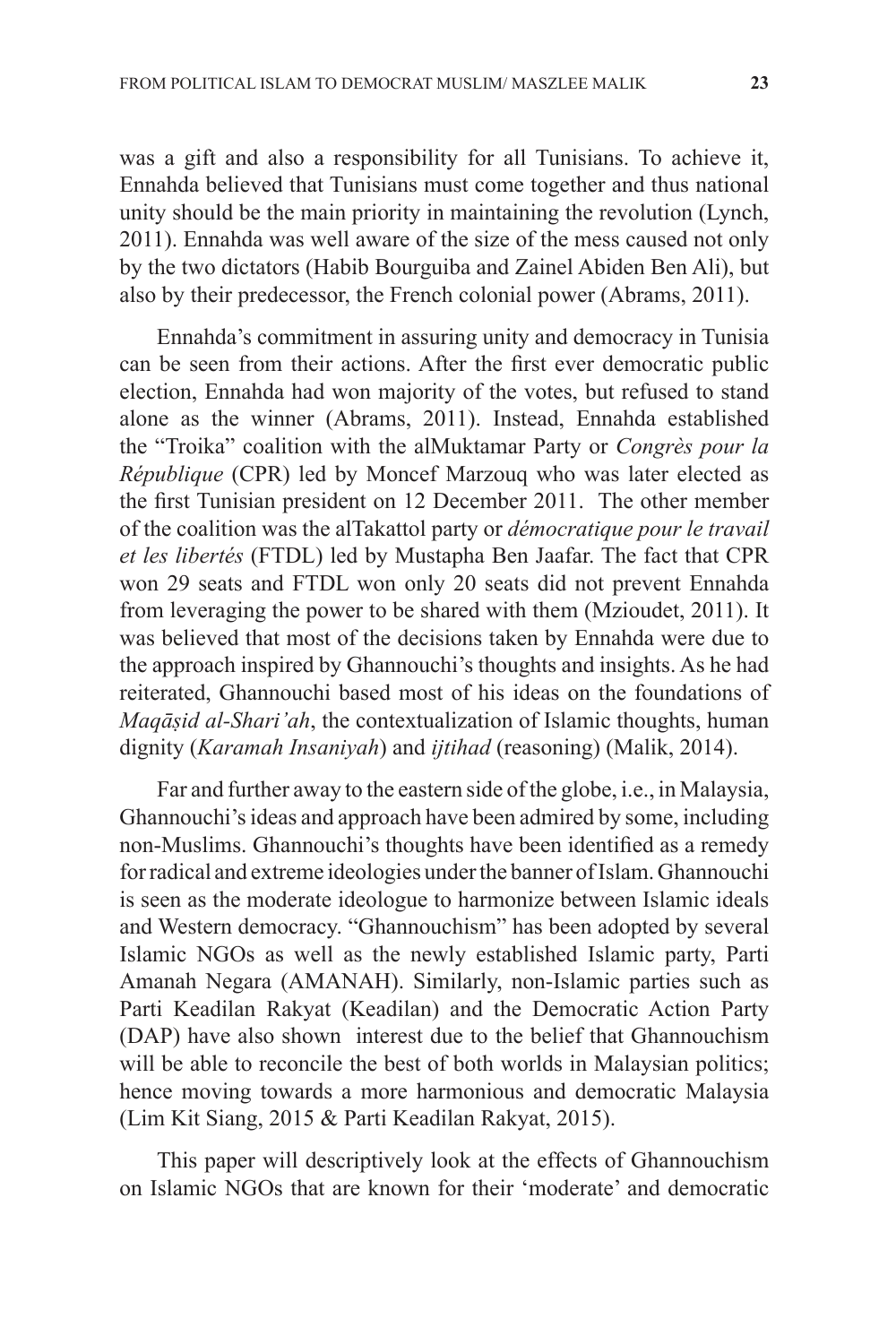approaches, that is, Angkatan Belia Islam Malaysia (ABIM) and Pertubuhan IKRAM Malaysia (IKRAM); and two different political parties, the Islamic AMANAH and the non-Islamic Democratic Action Party (DAP). These organizations' literature, press statements, activities and leaders' speeches will be examined via discourse analysis in order to study the impact of Ghannouchi's influence on them.

## **Ghannouchi's political approach**

The Ennahda Party adhered to the concept of *Maqāṣid al-Shari'ah* (higher objectives of Shari'ah) that was extensively developed by Abu Ishaq al-Shatibi, one of the scholars of the *al-Maghreb al'Arabi*  (Western Arabian region, i.e., the Northern African region) and the author of a great treatise, *al-Muwafaqat*. The theory of *Maqāṣid* was then enshrined and translated into modern application by the late great Tunisian scholar of *Usul al-Fiqh*, Syeikh Tahir Ibn Ashur. According to the *Maqāṣid al-Shari'ah*, any act, ruling or policy undertaken or adopted by Muslims must be in accordance with the highest aims of Shari'ah that are exemplified in the preservation and promotion of five major qualities in human life, i.e. life (and quality of life), religion or belief, mind or intellectuality, wealth and progeny (Ibn Ashur, 2006). Ibn Ashur added three more qualities: freedom (*al-Hurriyah*), justice (*al-'Adalah*) and equality (*al-Musawah*) (al-Ghannouchi, 1993). Whatever decisions that were taken by Ennahda are in compliance with this vision. For this *Maqāṣid* approach to be enshrined in the party's approach, Ennahda had to abide by the rule of gradual process (*sunnah al-tadarruj*) and the rule of priorities (*fiqh al-Awlawiyat*) (Malik, 2016, pp. 115-120).

It is based on this consideration that Ennahda believed that the preservation and maintenance of freedom and justice that were the direct results of the Jasmine Revolution should be top of the list of its priorities then and in the years to come. Ennahda also believed that it cannot deliver this responsibility alone (Lynch, 2011). However, Ennahda did not wish to establish an Islamic republic or an emirate. It also did not wish to implement a certain set of criminal punishments, neither at the present nor in the near future (Momin, 2012; Shadid, 2012).

As the leader cum ideologue of Ennahda, Ghannouchi strongly adhered to the approach of *Maqāṣid* in whatever decisions taken and to be taken by the party. Ghannouchi always insisted that Ennahda must serve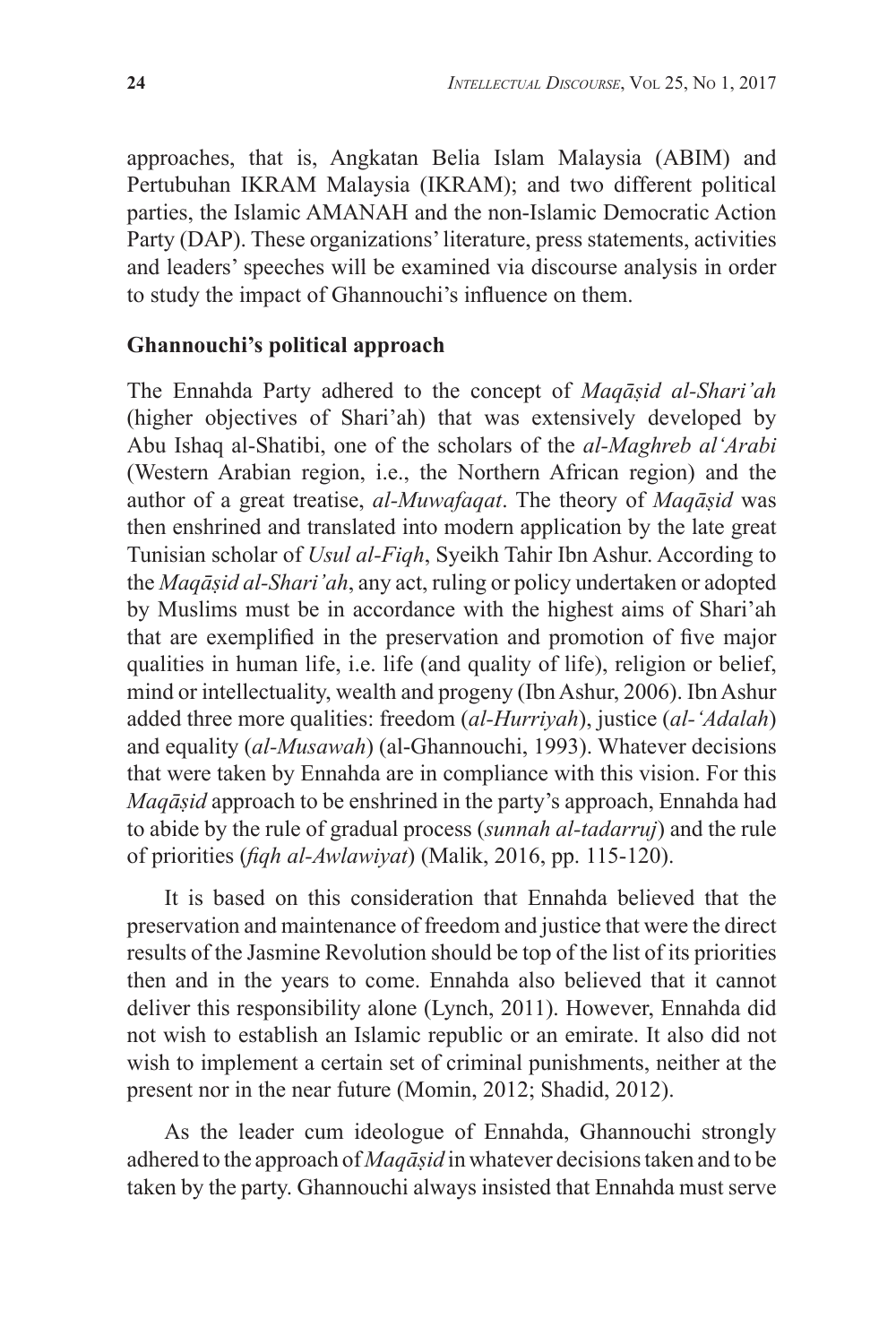the Tunisians based on the firm ground that Tunisia is for all Tunisians and not for Muslims only. In achieving that, Ghannouchi made sure that Ennahda would always adhere firmly to the principles of freedom of politics, freedom of speech, freedom of ideas and all other values that constitute a civilized country (Muasher, 2011). For that matter, Ennahda itself is not restricted to a certain category of people with a particular appearance. Ideally *Maqāṣid* requires that *Shura* (mutual consultation) and mutual respect (*tasamuh*) bind Ennahda together and uphold what is considered as Islamic duties and good deeds in the field of politics (Malik, 2014).

Echoing the prominent Algerian thinker, Malek Bennabi, Ghannouchi stressed that a comprehensive understanding of the essence of Islam would lead to the appreciation of democracy (al-Ghannouchi, 1993; 2000; 2009; 2012). Democracy, with an Islamic element would endow men with a value that surpasses merely political or social value, that is, a value that honors the dignity of human beings. In addition, according to Ghannouchi, democracy is but the upshot of a farreaching historical evolution that the Europeans benefitted from Islamic civilization in creating profoundly enlightened conceptions of social values whose fruit was the emergence of liberal democracy (Tamimi, 2001).

However, the central theme in Ghannouchi's conception is that democracy is compatible with Islam, and that Muslims need to incorporate it into their political thought in order to institutionalize the concept of *shura* (al-Ghannouchi, 1993a). Ghannouchi asserted that more importantly, the inherent values of democracy as depicted during the time of the Prophet and his companions are implemented based on the principles, and not the model itself. He claimed that democracy is a Western version of Islam's *shura* (mutual consensus) that had been suspended since the era of the rightly guided Caliphs who had succeeded the Prophet until modern times (al-Ghannouchi, 1993b, p. 56). He further asserted that a true Muslim is one who adheres to democratic values - hence, a Muslim is, by default, a democrat (al-Ghannouchi, 2012).

Ghannouchi stressed that an Islamic model of democracy would not be restricted to granting man with political or social rights, but would also endow him with a value that surpassed every political or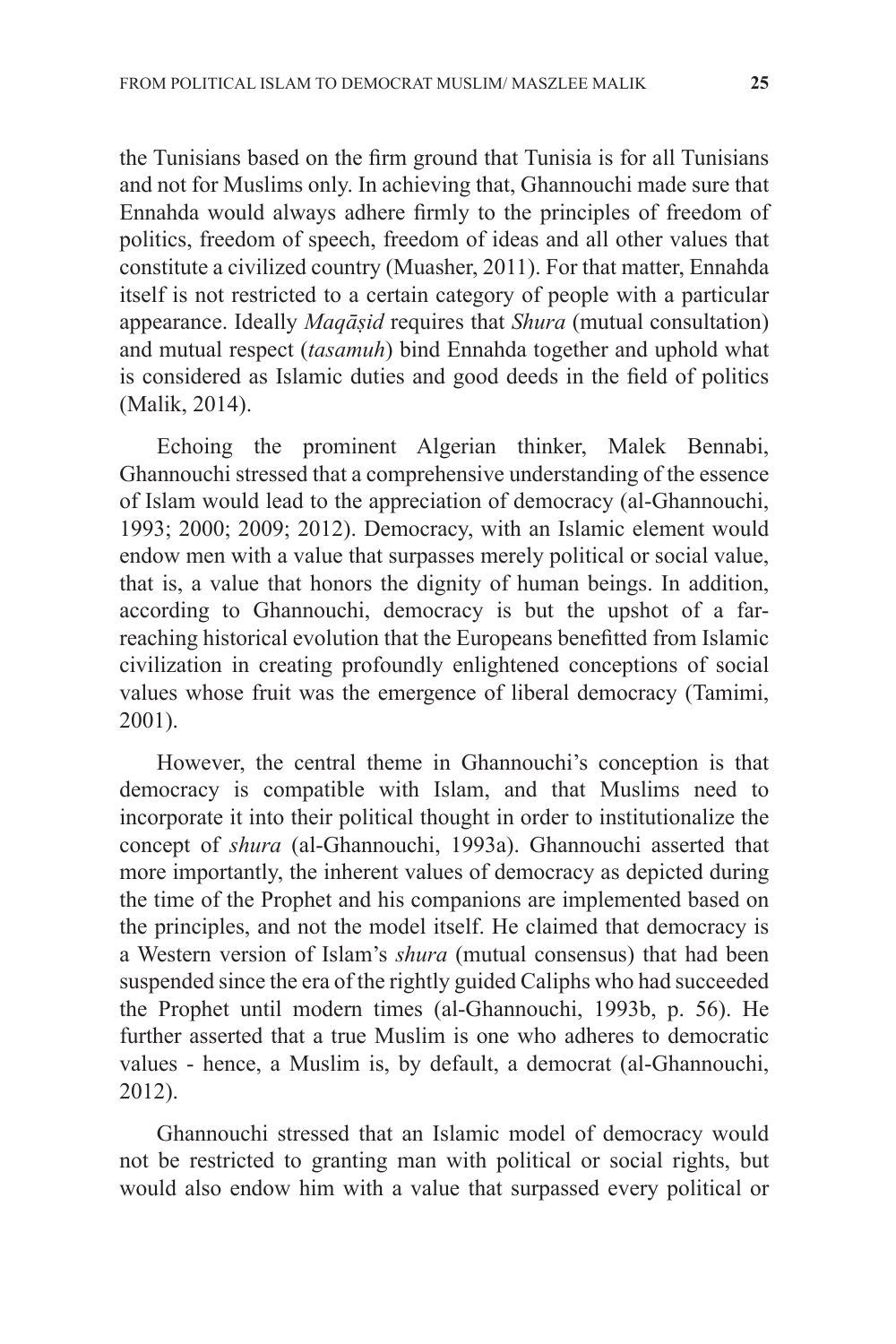social value, a value where the divine element within man is taken into consideration and not just the human or social aspect as in the other models (Al-Ghannouchi, 1993a; 1993b, p. 56). Similarly, Ghannouchi also emphasized on the idea of *muwatanah* (citizenship) for all citizens of Muslim countries (al-Ghannouchi, 2012, pp. 182-187). Ghannouchi insisted that the classical demarcation between Muslims and non-Muslims within a country is no longer applicable in modern nation-state countries. Citizens in a modern state should all be treated equally and must enjoy equal rights and responsibilities, due to the social contract, which had created the state initially.

In explaining Ennahda's approach to politics in Tunisia, Ghannouchi in many of his interviews, emphasized that inclusivity, democracy and openness are the main principles the party adhered to (Momin, 2012; Shadid, 2012; Lynch, 2011). He refused to be associated with radicalism, conservatism and any vision to establish a theocratic state in Tunisia. In contrast, he insisted on the need for power-sharing and collective leadership to bring the country forward instead of a monopoly or domination of power by any single party or movement that would eventually lead to dictatorship and autocracy (Lynch, 2011; Muasher, 2011; Abrams, 2011).

Ennahda has proven in many situations, even at the expense of losing its power in the government, that it will ensure that the spirit of the revolution would not be betrayed, and that Tunisian people will collectively rule the country by consensus. Dictatorship and any attempt at monopolizing power in Tunisia, according to Ghannouchi, are not only against the aspiration of the Tunisian people who brought down Ben Ali's regime through the Jasmine Revolution, but also contradict with Islam.

He insisted that power-sharing and political plurality is the ideal model for modern Muslim states (al-Turki, 2011; Lynch, 2011; The Majalla, 2011; Momin, 2012). In justifying his position on political plurality, Ghannouchi said that it is in alignment with the spirit of the Medina Charter initiated by Prophet Muhammad when he first arrived in Medina to establish the first Islamic state in Muslim history which comprised not only Muslims and the people of Medina, but also non-Muslims and non-Medinan people (Al-Ghannouchi, 2012, p. 187). Political pluralism according to Ghannouchi will deter dictatorship and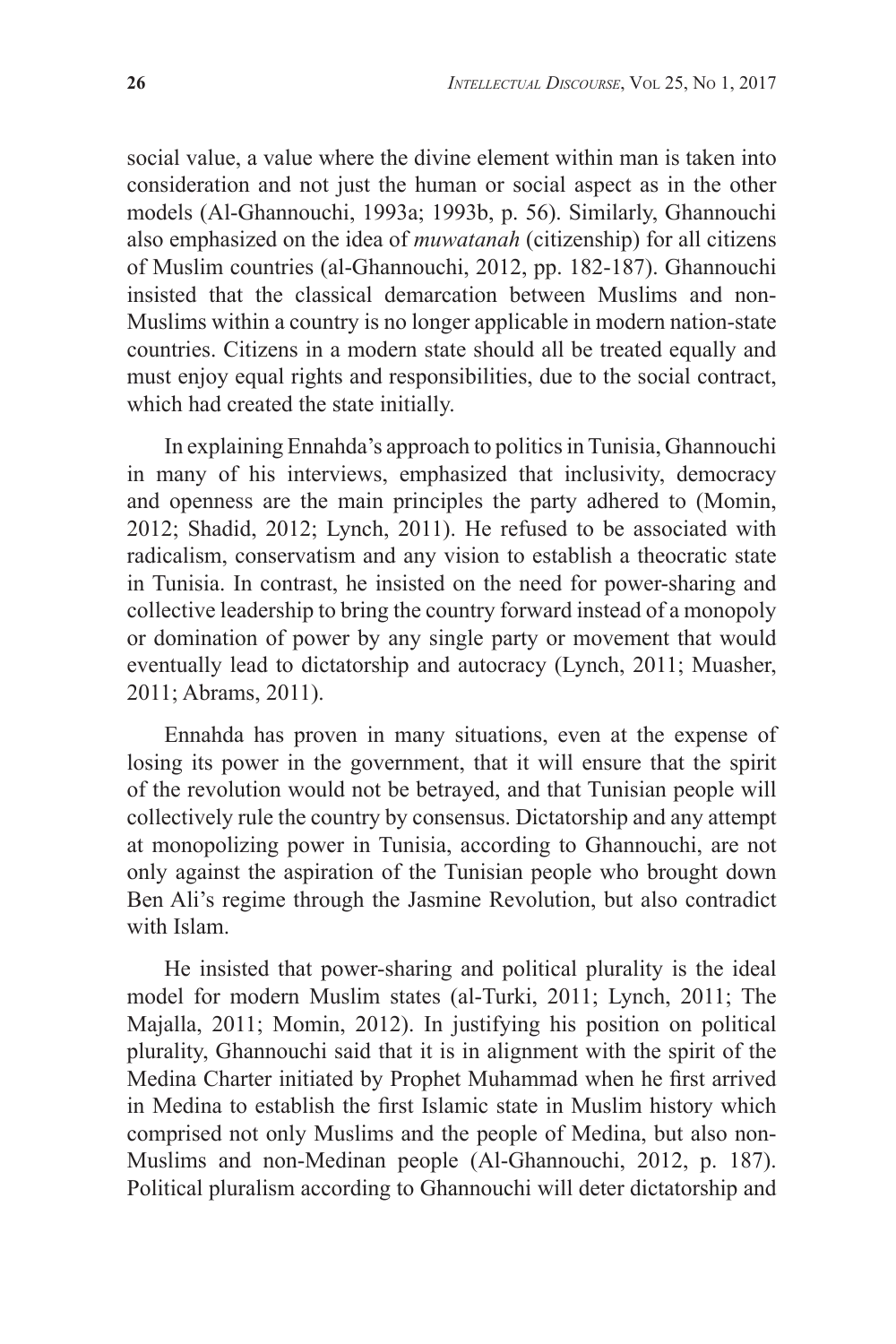monopoly of power that has led to underdevelopment and calamities in many Muslim countries in the modern world (Al-Ghannouchi, 2012, pp. 101-106).

By adopting such a position, Ghannouchi had managed to move himself, as well as his party, away from the conventional political Islam's cardinal principle which is a mere struggle to achieve an Islamic state and implement Islamic law. Akin to his ideologue, Malek Bennabi, Ghannouchi views democracy not only as a vehicle to achieve other means, but also as a goal in itself to ensure rights, justice and freedom are instilled in the lives of Muslims.

#### **Departing from political Islam to democrat Muslim**

Ennahda was formed as an Islamic party in 1981 under the name *Mouvement de la Tendence Islamique* (MIT) (Religious Renewal Movement). It was established with the aim of defending Tunisia's Islamic identity against the secular policies of state founder Bourguiba and his successor Ben Ali. Under Ben Ali, Ennahda was banned, and most of its leaders had either been sent to prison or left the country, escaping the death sentence (Munson Jr, 1986, pp. 3-4). The ban continued until the outbreak of the Jasmine Revolution in 2011 that witnessed the collapse of Ben Ali's regime. It was then that Ennahda leaders were able to return to Tunisia and bring the party back into the folds of the country's political process.

Due to the long stay outside Tunisia, most of Ennahda leaders' thinking and mindset had evolved, especially that of its leader and founder, Ghannouchi (Cesari, 2014, p. 189). Consequently, Ennahda rose again in Tunisia, no longer as a conservative Islamic party, but as a new, more inclusive and semi-secular political party with an Islamic identity. In its attempt to be more inclusive by embracing all Tunisians, Ghannouchi emphasized at Ennahda's 10th Party Conference in 2016 that 'Tunisia is more important than Ennahda'; hence it is imperative for Tunisia to form a united front in the fight against terrorism and to rebuild its economy (al-Jazeera, 2016).

The call for the separation between religious outreach (*da'wa*) activities from its political activities started from 2014 by Ghannouchi himself, but was not seriously brought into the internal debates of the party, until 2015 when Ghannouchi's political advisor, the UK-educated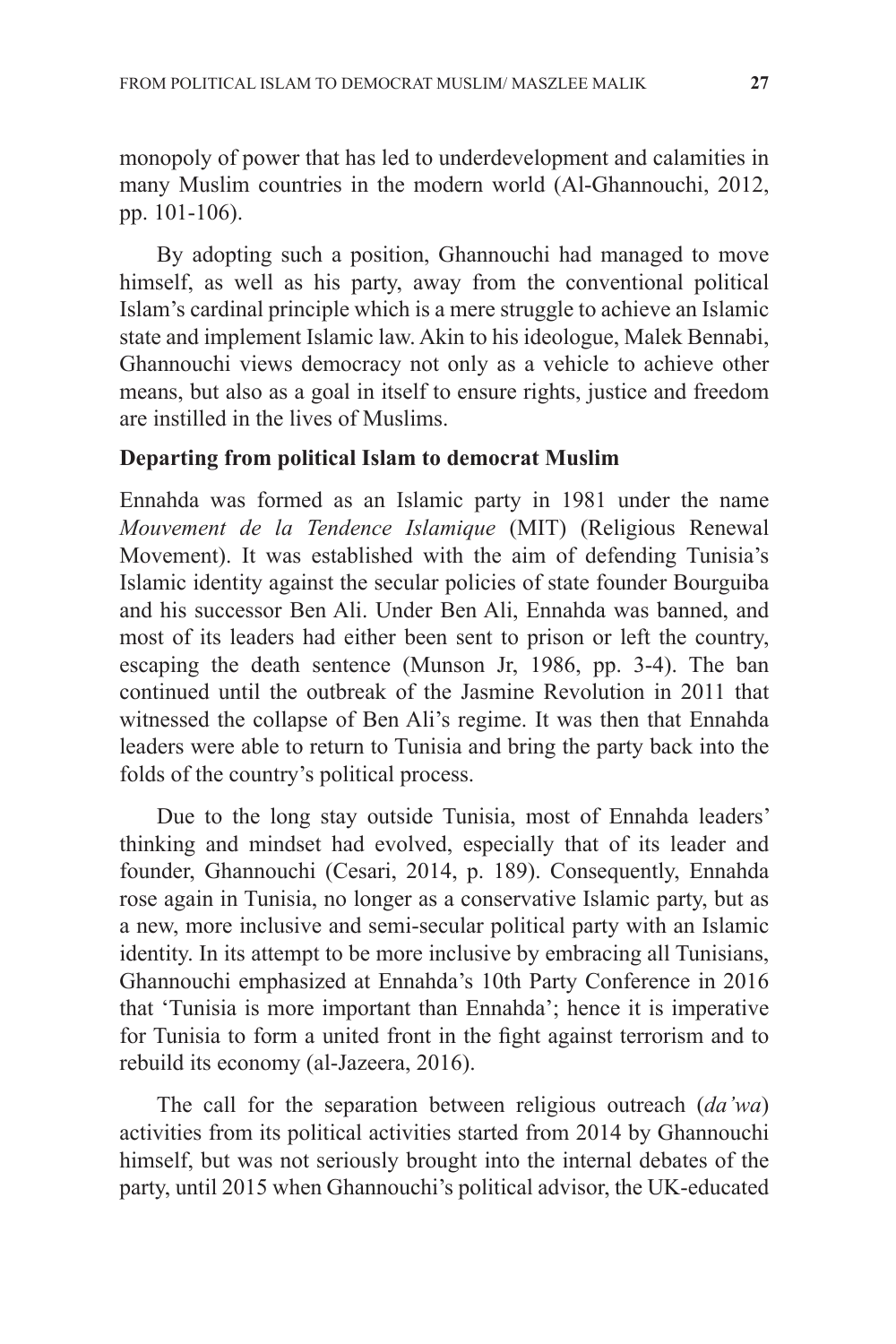Loutfi Zitoun, in his interview with the Tunisian French journal '*La Presse*', insisted the need for separation between religion and politics in Tunisia. The interview had drawn critiques from the party's grassroots and the conservative elements within it, who feared that such separation will dilute the party's Islamic identity. The debate on the topic continued until finally a consensus emerged 'which the party refers to as 'specialization'- not a splitting up of the movement, but more of a division of labor. With this new approach, members of the party were urged to participate in social, cultural or religious organizations in civil society that are independent of the party, since the party will concentrate solely on politics (Lubben, 2016).

In its new outlook, Ennahda departs from the concept of its conventional image of 'political Islam', which carries negative connotations in the modern world. Instead, the party defines itself as a 'democratic political party with an Islamic frame of reference and a national platform'. The party justifies its Islamic position by claiming that it is highly committed to a more comprehensive embracement of a broader Islamic concept on the basis of the so-called '*Maqāṣid*' (the higher objectives of Shari'ah law) which guides the party. The 2016 conference arrived at a draft resolution which stated the importance of civil society in playing its role as corrective politics. This decision is in accordance to the new Tunisian post-revolution constitution which grants civil society far-reaching opportunities in the political decisionmaking process. The constitution also disallows party functionaries to hold office in civil society organizations to avoid any conflict of interest and to maintain the society's empowerment; thus the separation of powers (Lubben, 2016).

Another important aspect of Ghannouchi's political thoughts, which was crystallized in the political decisions made by Ennahda, is 'political inclusion' and consensus democracy instead of majority democracy. Ghannouchi, through Ennahda, has been consistently adhering towards such an approach to ensure that post-revolution Tunisia would not be dominated by one single power, which could eventually lead to dictatorship; hence repeating the dark days of Bourgheba and Ben Ali. Political inclusion too is highly regarded by Ghannouchi and Ennahda leaders as a tool to reinforce democratic institutions; thus they relentlessly call for unity and inclusion (Ounissi, 2016, pp. 5-7).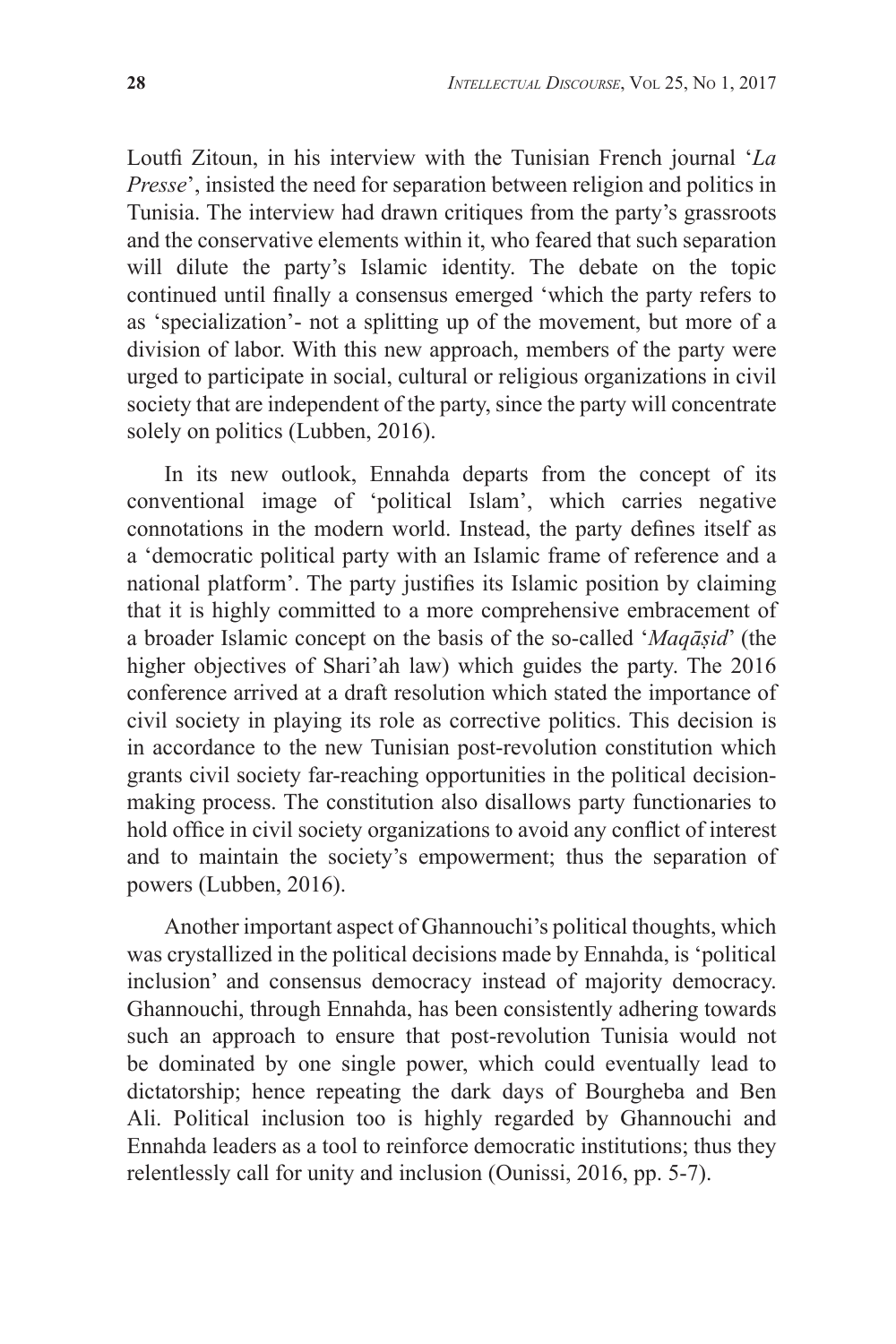#### **Critiques on Ghannouchi and Ennahda**

However, Ghannouchi's thoughts and Ennahda's position are not always welcomed and celebrated by all. Different parties from both the secularist and Islamist spectra have been criticizing Ghannouchi's ideas from different angles and viewpoints. Some interpreted Ghannouchi's approach with suspicion and considered the so-called 'rethinking Islamism' of Ennahda as but another political maneuver in a more defensive strategy, as part of a long-term, gradual project to eventually turn Tunisia into an Islamic conservative state akin to other Islamist states.

This was mainly the response of Tunisian secularists and leftists who always looked at any Islamists in general with skepticism. The basis of their suspicion against Ennahda is actually derived from the beginnings of the party. Ennahda was viewed by the Tunisian secularists as an 'illiberal party, an imported franchise of Egypt's 'conservative' Muslim Brotherhood (MB) which aimed to quite literally 're-orient' Tunisia towards the conservative Arab world and away from its relative openness to Europe and regionally progressive stances on women's rights (Marks, 2015, p. 2).

However, according to Marks (2015), her research on Ennahda had proven otherwise. Many of Ennahda leaders and activists view themselves ideologically and politically beyond and above the Egyptian MB, and rather look up to the Turkish AKP party as their model rather than the MB. Ghannouchi's consensus-based approach in dealing with political issues and in dealing with Ennahda's political rivals further ensures the consistency of Ennahda in its new position. Furthermore, Ennahda has compromised in many issues to maintain the unity of the people even at the expense of their power and position in the government, thus managing to prove their skeptics wrong, at least for the present.

On the other hand, Ounissi (2016) insisted that Ennahda's thoughts as adopted by Ghannouchi surpassed that of MB's, but still strongly adhered to the local context, which emphasized on '*Maqāṣid al-Shari'ah*'. As for the issue of women's rights, Ennahda is known as the only party in Tunisia with the most women representatives in the parliament, including those who do not wear hijab. Furthermore, Ennahda's support for the idea of 'equality' between men and women in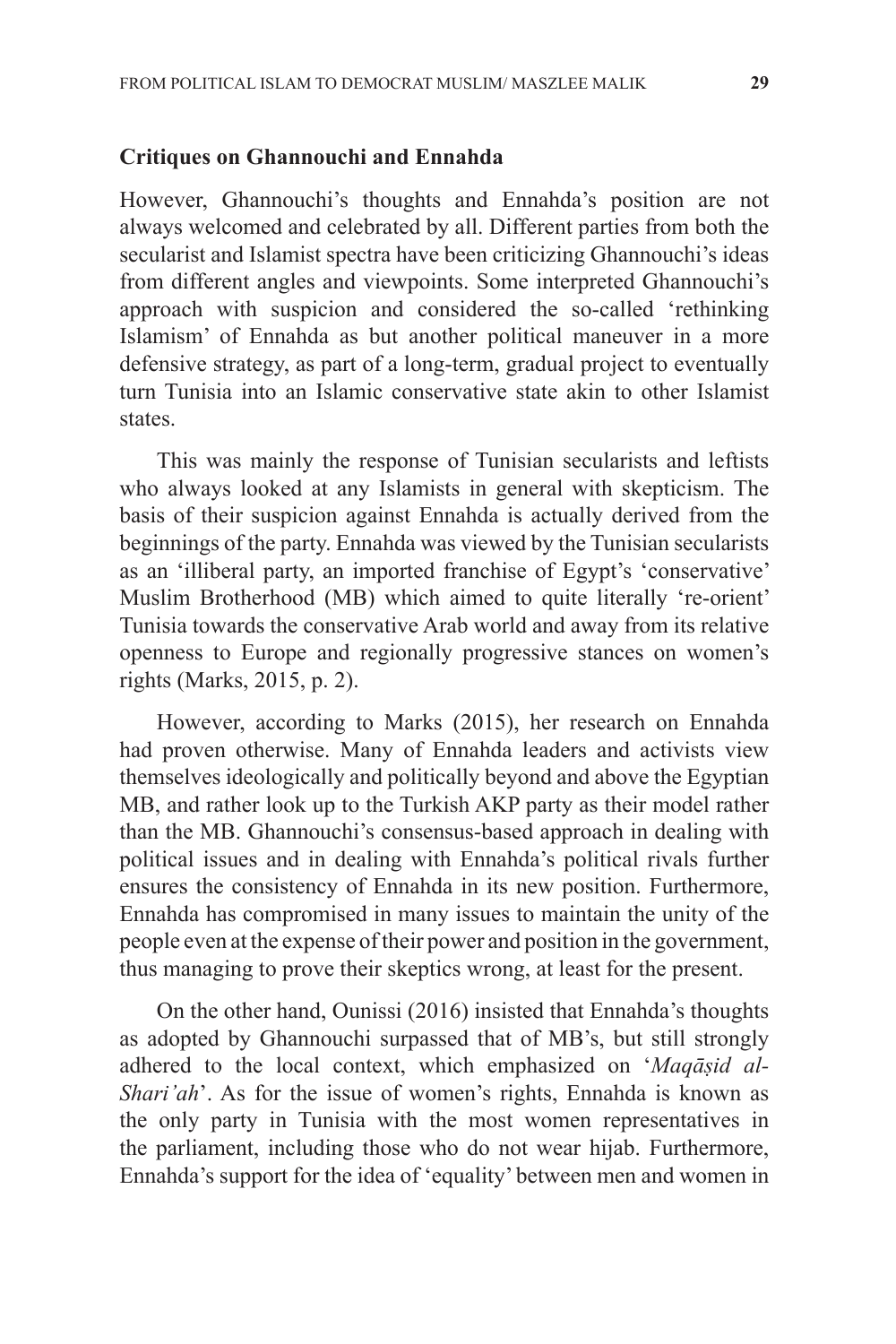the new constitution proves its commitment towards ensuring women's rights.

Unfortunately, to understand the position of Ghannouchism, one needs to understand the notion of 'ideological evolution'. A normal ideological evolution is usually derived when a new paradigm within a certain ideology shifts from its initial fundamental principles while maintaining its references and epistemological references with a degree of ideological coherence with the former. Ideologies are not fixed and they constantly interact with the context, either political or economic, or in many instances, the social environment within which they are produced and reproduced, suggesting that dogmatic and static adherence is often an exception, even in the supposedly dogmatic-based religious ideologies. Looking at Ghannouchi's political thoughts, exemplified by Ennahda's, the possibility and potential for ideological evolution has been forced to emerge when re-thinking Islamist politics and the ideology of Political Islam.

Based on the in-depth analysis of Ghannouchism, it is quite apparent that ideological debates which occurred between Ennahda's leaders and members have contributed to shape it, especially in the case of Ennahda's political decisions during the period of political crisis involving the party post-Jasmine Revolution. In sum, Ghannouchism could be perceived as the product of an important evolution that had taken place through the rethinking of religious categories and which is based on a solid and long tradition of Islamic scholarship of Maghreb which emphasizes greatly on the principles of *Maqāṣid al-Shari'ah*.

The emergence of Ghannouchism is not unexpected for those who have been observing the dynamism of contemporary Islamic movements and political Islam discourse in the last two decades. 'Moderate' and 'progressive' political Islam ideologues such as Ghannouchi himself, Hasan al-Turabi from Sudan, and Anwar Ibrahim from Malaysia, amongst others, were known for their adherence to a new paradigm of 'Islamism' as explained by el-Messiri by what he coined as the 'New Islamic Discourse' (*al-Khitab al-Islamiy al-Jadid*) (El-Messiri, 2003). However, this new discourse was initially not given substantial attention by many Islamic movements across the globe. Nevertheless, the emergence of AKP (*Adalet va Kalkinma Partisi*) of Turkey (or better known as Erdogan's party) as an unconventional and non-conservative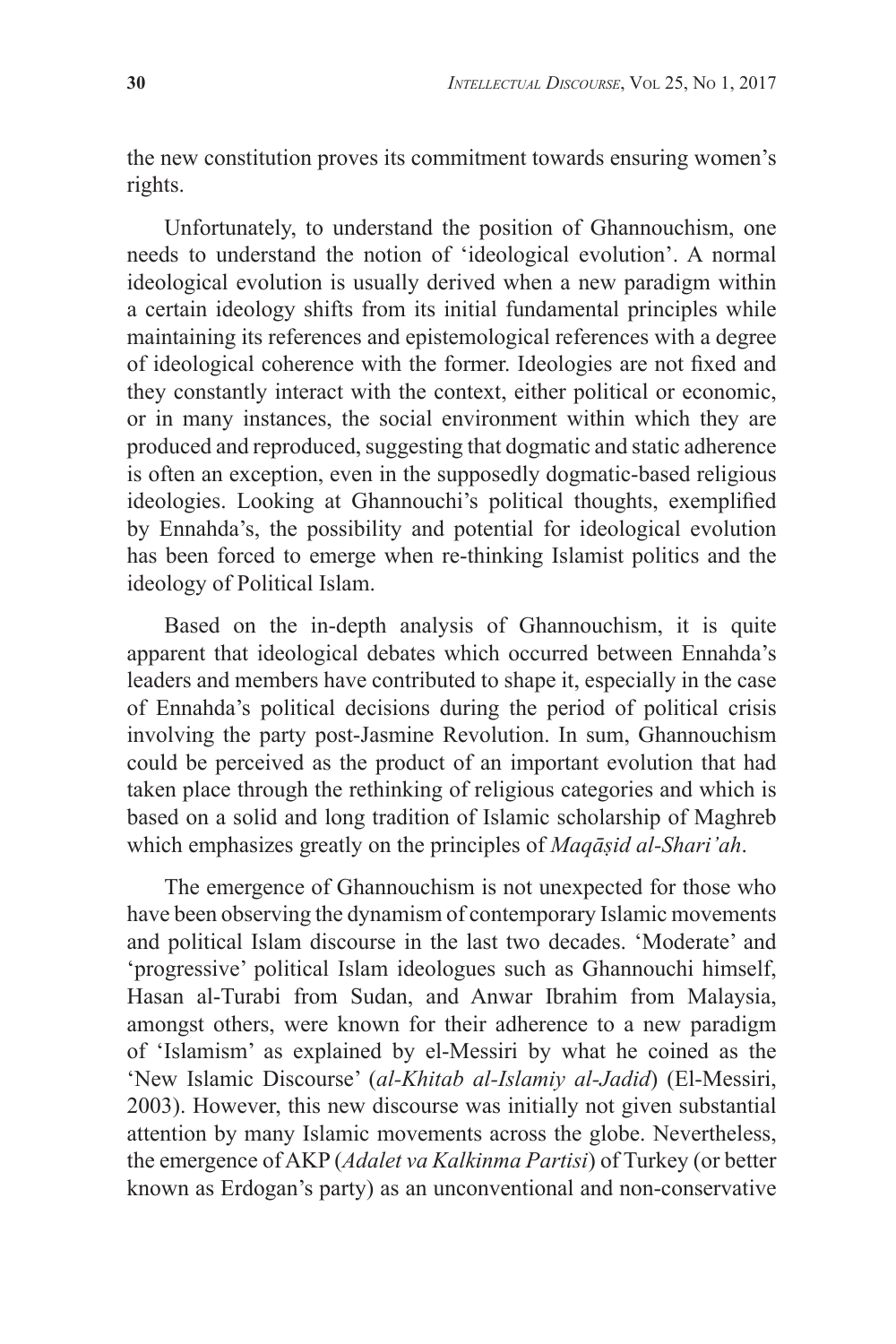Muslim democrat party has given a boost to this new discourse. AKP is often quoted by many Islamic parties who try to emulate its nonconservative approach in politics by departing from their classical and sentimental calling for an Islamic State with Islamic laws of *hudud* (Osman, 2016, pp. 161-186). This discourse was later picked up by many Islamic movements, including the Islamic resistance HAMAS, in the occupied territory after the 2006 election which it won (Hroub, 2010, pp. 175-181).

Likewise in Malaysia, this new Islamic discourse was picked up by a few Islamists from different organisations. The failure of many Islamist parties with Islamist rhetoric has led some Islamists in Malaysia to reconsider their position and discourse. This new discourse and approach could be seen in specific amongst the moderates and progressives in the Islamic party PAS, who later left the party to establish a new moderate Islamic party called AMANAH; the Muslim youth organisation, ABIM; and the Pertubuhan IKRAM Malaysia (IKRAM), who in recent times would be happy to be known as Democrat Muslims rather than Islamists (Malik & Hasan, 2016). On the other hand, a secular-based party, the Democratic Action Party (DAP) too has admired Ghannouchi's approach, although more for its political expediencies due to its relationship with the Islamic party (PAS), followed by its association with AMANAH, after PAS decided to severe its affiliation with DAP.

The ensuing section will critically examine the impact and influence of Ghannouchi's approach on these four organisations.

### **ABIM and Ghannouchism**

The very early efforts (in the early 70s) to bring in Islamism, or sometimes coined as 'political Islam', to Malaysia was carried out by a group of Muslim youths from an organization called '*Angkatan Belia Islam Malaysia*' (ABIM). ABIM was founded in the year 1971 as a continuity to the famous campus-based Islamic student organization called Persatuan Kebangsaan Pelajar Islam Malaysia, or PKPIM (National Association of Muslim Students, Malaysia) (Abdul Malek, 2011). ABIM's formation was pivotal to Islamic revivalism in Malaysia, since it was ABIM which had introduced the general idea of change and *da'wah* (Islamic propagation), emphasizing the principle of *Syumuliyyah* (comprehensive understanding of Islam) which is the crux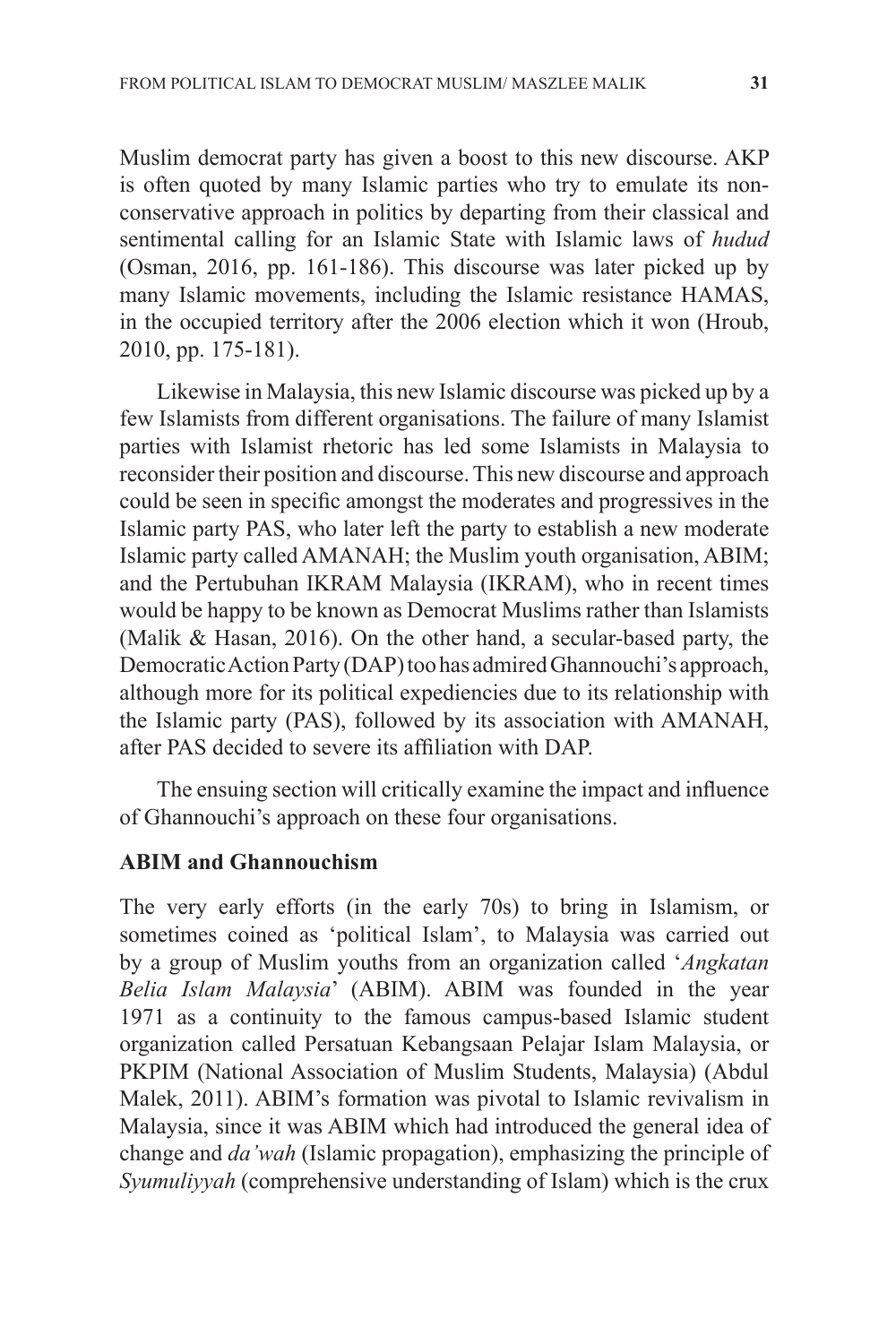of revivalism, to the Malaysian mainstream, although Islam has always been part of the Malaysian socio-political fabric prior to the founding of the organization (Abdullah, 1985; Anwar, 1987, p. 17).

In attempting to achieve its aim of promoting Islam with comprehensive understanding and implementation in the life of Malaysian Muslims, ABIM formulated its mission under two main Islamic principles: *tajdid* (renewal) and *Islah* (reform) of the Muslim society by imparting *da'wah* (call to Islam) and *tarbiyah* (process of education). ABIM activists picked up these ideals through their interaction with MB (Muslim Brotherhood) leaders, activists, and through ABIM activists who were educated abroad and had some exposure to MB's educational system. It was through ABIM activists that MB and the Sub-Continent *Jamaat-i-Islami* literatures were introduced to Malaysian audience (Manuty, 1989, pp. 73-74).<sup>1</sup> MB books were used widely in ABIM's internal discussions or study circles known as *usrah* (family) (Anwar Ibrahim, personal communication, June 13, 2014). ABIM had also managed to introduce other Islamic thoughts from various non-MB figures such as Syed Naquib al-Attas, Ismail al-Faruqi, Ali Shariati, Malik Bennabi, Muhammad al-Ghazali, and Yusuf al-Qaradawi (Siddiq Fadzil, personal communication, June 1, 2013).

However, it should be noted that ABIM's acceptance of differing Islamic views from the Middle East and the Sub-Continent was not in totally blind fashion. ABIM had been emphasizing on the need for contextualizing the Islamic method of change, and not wholly imitating any Middle-Eastern model, namely the Ikhwanic model. ABIM thus, as early as the 80s, had been calling for the embracement of '*Manhaj Malizi*' (the Malaysian method of change) (Shahran, 2007). It was through '*Manhaj Malizi*' that ABIM built its own framework of political activities and social works. *Manhaj Malizi* was an effective strategy for ABIM in getting its Islamic message across to Malay Muslims in Malaysia without introducing something radically different and at the expense of local cultures and traditions (Siddiq Fadzil, 1989, p. 4; 1992, p. 4).2 In this sense, the adoption of the moderate approach, which stressed on the importance of accommodating the context and local elements, is essentially similar to Ghannouchi's (Zulkifli Hassan, 2016, p. vi $)$ .<sup>3</sup>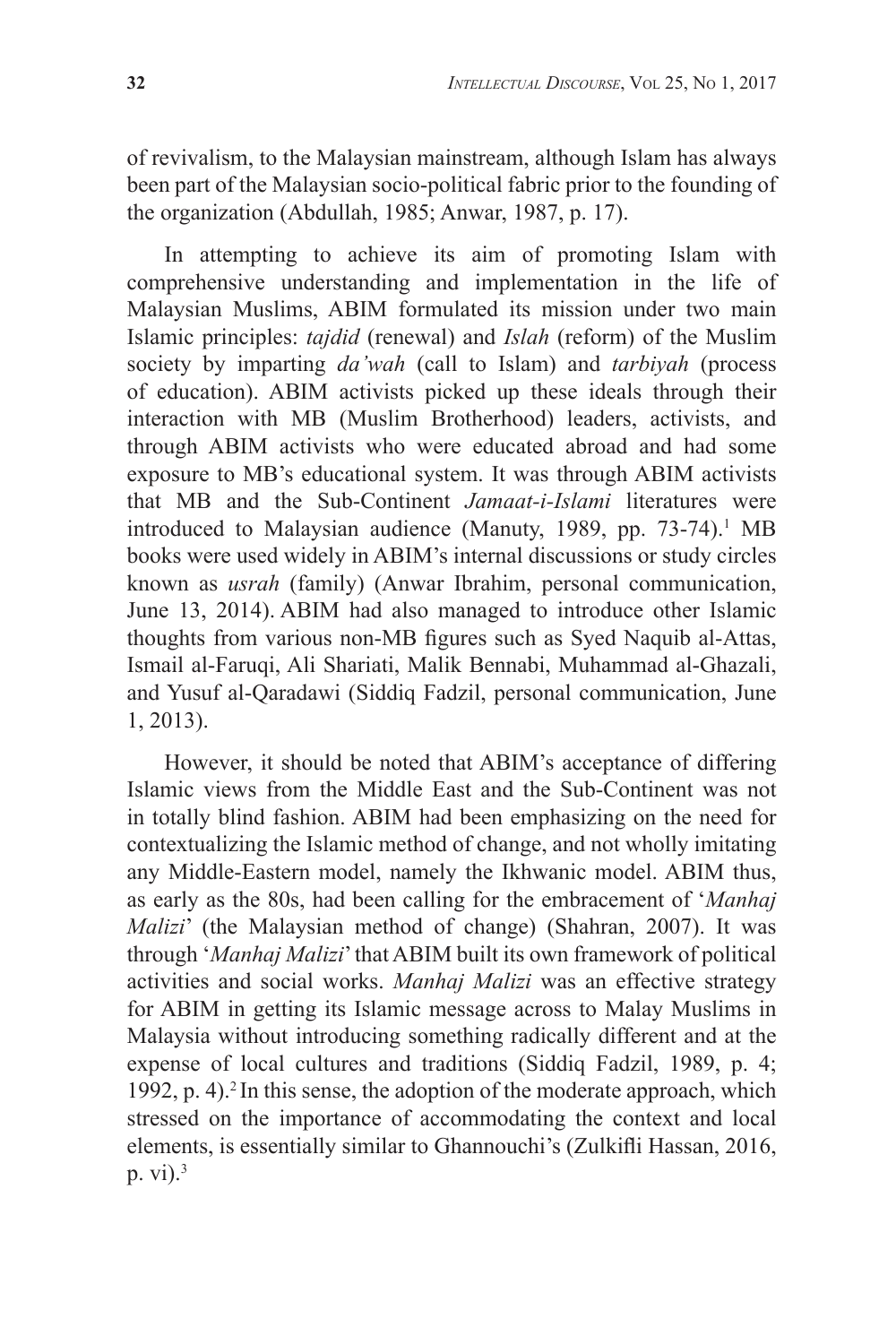Furthermore, Ghannouchi's ideas could visibly be seen in the writings of ABIM leaders and ABIM alumnus in, another sister NGO of ABIM called Wadah Pencerdasan Ummah (WADAH). WADAH leaders who were also ABIM's ideologues such as Siddiq Fadzil, Mohd Nor Manuty, Mohammad Azzam and others often quoted Ghannouchi's ideas and thoughts in their writing, speeches and interviews, supporting their opinions on the moderate way of implementing Islam in a multiracial, multi-religious nation/society (Hasan, 2016). ABIM, had twice published an edited book on Ghannouchi based on articles written by ABIM leaders and activists. Zulkifli Hassan (2016, pp. 1-7), one of the leading figures in ABIM and the editor of the books on Ghannouchi agreed that Ghannouchism is the most appealing discourse to ABIM due to its moderation, less complications, and detachment from extremism and radicalism. Most of ABIM leaders find the justification for their political involvement in Malaysian politics by looking up to Ghannouchism, which served as their guiding light.

According to the former president of ABIM, Siddiq Fadzil, the major lesson ABIM had learned from Ghannouchi was his 'wisdom' in carrying out change. Unlike the conventional Islamic movements and Islamist figures that are usually seen as those who dogmatically want to implant their version of Islam unto others, Ghannouchi, according to Fadzil, is a proponent of dialogue and he derived his position from the spirit of *fiqh* (Islamic jurisprudence) which is 'the triangular of three major elements: revelation, rationality and reality'. Fadzil insisted that this was the major theme of ABIM and its sister organizations, namely WADAH, of which he currently is the president, and PKPIM, the student wing of ABIM (Siddiq Fadzil, personal communication, June 1, 2013).

Anwar Ibrahim, the former president of ABIM, contented that what is being touted as Ghannouchi's ideas were actually the stand taken by ABIM, especially during the time he was holding office in United Malays National Organization (UMNO), specifically during his term as the Deputy Prime Minister under the administration of the then Prime Minister, Dr Mahathir Mohamad. Although Anwar left ABIM due to his political involvement in UMNO, it was ABIM's aspiration and spiritual guidance, which inspired his entire Islamization project within the government then. He also engaged many ABIM activists to support his Islamic agenda in UMNO from 1982.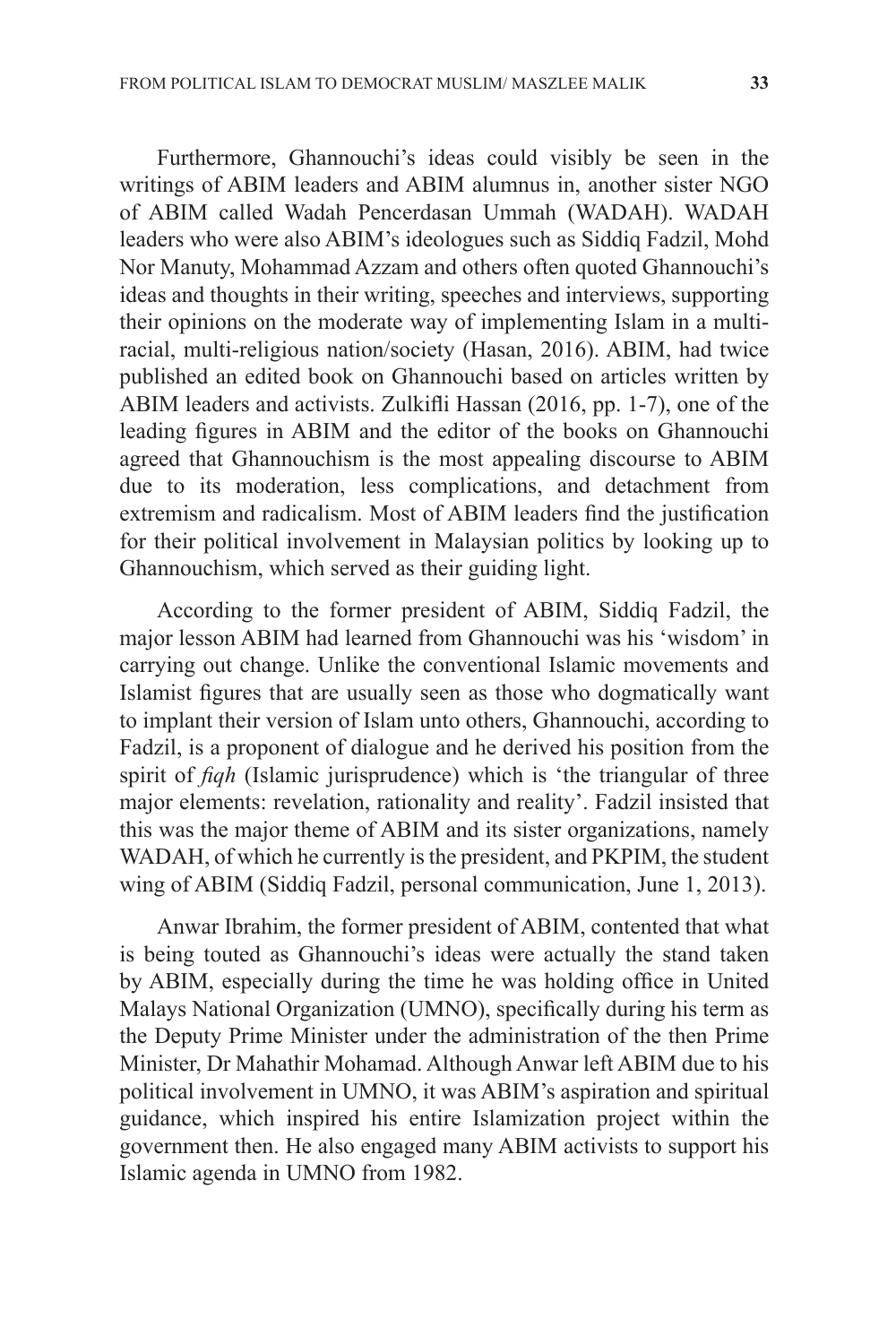Furthermore, according to Anwar Ibrahim, the discourse on Ghannouchi's Islamic democracy, governance, co-existence and others have been discussed in many of his speeches, writings and statements.<sup>4</sup> However, Anwar claimed that his tone was more neutral and was not as 'Islamic' as Ghannouchi's (Anwar Ibrahim, personal communication, June 13, 2014). This fact was actually mentioned by the late Abdel Wahab el-Messiri in 2003 in his discussion about 'the new Islamists'. Anwar Ibrahim was one of the names quoted by el-Messiri as the epitome of those who represented the new generation of Islamists to change the old and reaction-based thoughts and discourse of the Islamists.<sup>5</sup>

#### **IKRAM and Rashid Ghannouchi**

Pertubuhan Ikram Malaysia, or simply known as IKRAM is a legacy of the Islamic revivalism phenomenon in Malaysia during the 1970s. It had its roots in the Malaysian Muslim students' movement in the UK known as the Islamic Representative Council (IRC) established towards the end of 1975; and a group of Muslim Brotherhood-oriented Malaysian students in Egypt known as the '*Misriyyun*' in the 70's and 80's (Maszlee Malik, 2012, 9). In 1988, the IRC and '*Misriyyun*' members realized that there was a need to rethink their position and roles to be able to effectively contribute to the *society* (Manan, 2009, p. 154). After a lengthy discussion with other Islamic organizations, mainly ABIM and PAS, the leadership arrived at a decision for the best of all involved – the formation of a new NGO. On 27 July 1990, the *Pertubuhan Jamaah Islah Malaysia* (JIM) was registered. JIM claimed to be a moderate and professional body (Sungib, 1991, p. 20).

However, after a decade of activism and involvement with society, JIM took a leapfrog shift. From 2003 onwards, there were series of discussions between JIM and other like-minded Islamic organizations to establish an umbrella body to lead the change and reform towards an Islamic agenda in Malaysia with the aim of consolidating all resources under one organization. According to its first president, Dr Mohd Parid Sheikh Ahmad, the transformation of JIM to IKRAM with other likeminded 'platforms' was part of its ideal in creating a mass-based da'wah movement (Mohd Parid Sheikh Ahmad, personal communication, January 31, 2013). Finally, IKRAM was registered on 22 October 2010. Similar to its predecessor JIM, IKRAM is proudly consistent of their approach towards the change process: a 'bottom-up' method which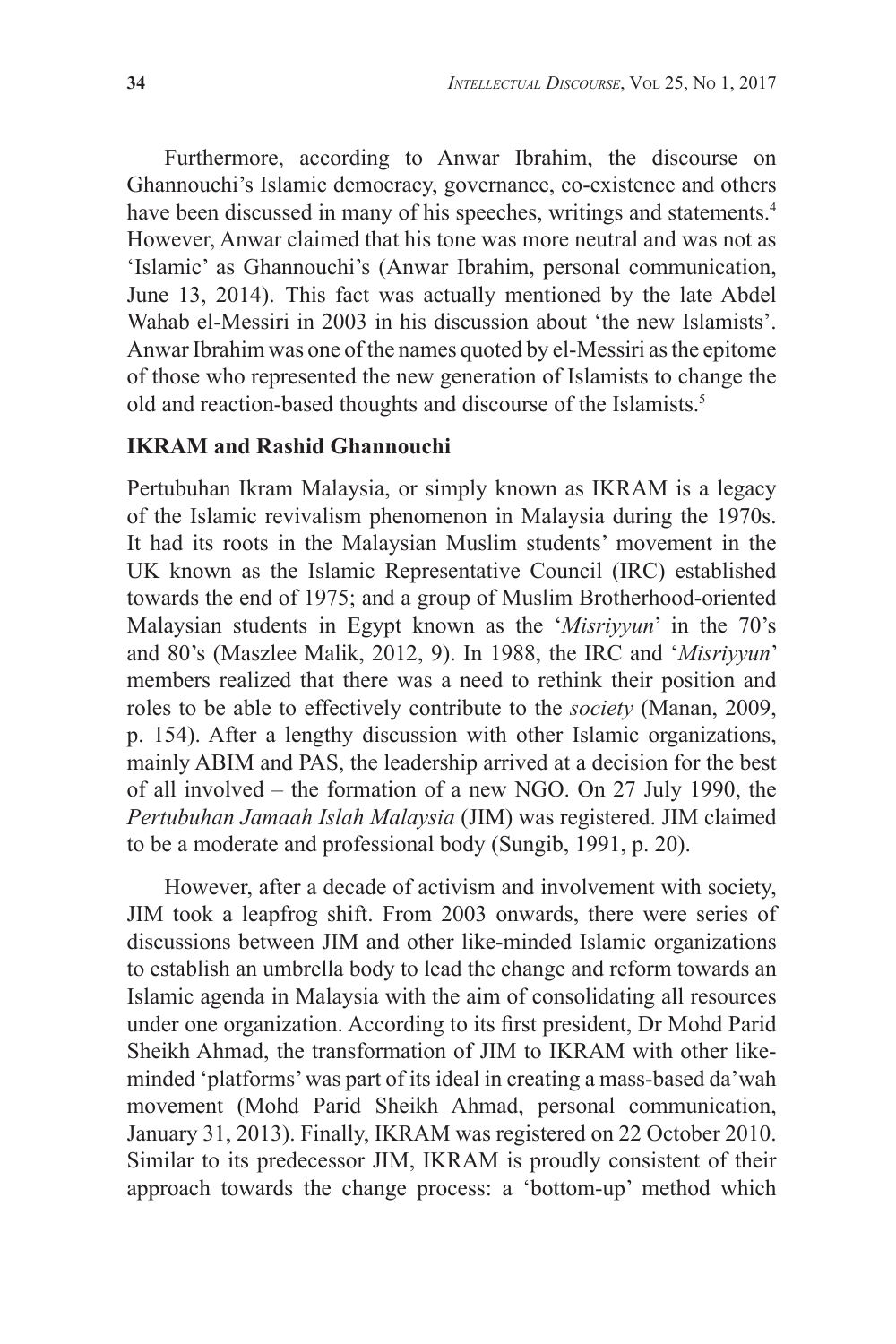starts with the transforming of individuals, family and society, followed by a reforming of the government. IKRAM also persistently emphasized on its non-violence, *da'wah* (calling people) and consensus approaches, among others, as its means for change. Within such a framework for change, IKRAM describes itself as an Islamic organization that embraces *syumuliyah* (comprehensive) and *mu'asiroh* (contemporary), which can be summarized by these traits (Zaid Kamaruddin, 2011, p. 34).

Where IKRAM is concerned, the embracement of Ghannouchi's idea of the Maqāṣidic approach came a bit late despite the longestablished communication and relation between IKRAM's leading figures and Ghannouchi during their IRC days in the UK (Shahrul Aman Mohd Saari & Dzulkefly Ahmad, personal communication, September 27, 2016). Ghannouchi was invited to many events organized by the IRC (which later, in 1989, changed its name to Majlis Shura Muslimun (MSM)). Furthermore, Ghannouchism was also introduced to IKRAM during the time they were known as JIM through another prominent Islamist figure from the UK, Azzam Tamimi, who did his PhD thesis on Ghannouchi (Tamimi, 2001) and had been frequently invited by JIM to Malaysia since 2000.

It was through Tamimi and his book that most JIM members started to slowly accept Ghannouchi's approach towards democracy. However, the discourse of *Maqāṣid*, which is the crux of Ghannouchism, was not really explicitly mentioned by JIM then (Syed Ibrahim Syed Noh, personal communication, March 10, 2013). In spite of its professional outlook, appearance and its engagement with other secular and non-Muslim organizations, JIM's internal major discourse then was a rather conventional Islamism which aimed towards the implementation of Islamic Shari'ah rules (Malik, 2012, p. 17).

IKRAM's adoption of the new framework could be seen after the 1998 Reformasi in Malaysia. Compared to other Islamic organizations, IKRAM had been known for its active involvement with other non-Islamic, non-Muslim and secular civil society organizations - Gerakan Mansuhkan ISA (GMI), BERSIH, Gerakan Bertindak Malaysia (GBM), and other loose coalition of civil society organizations. IKRAM too had been given the leadership of the coalition due to its members' (many of whom are professionals) commitment and qualities. However, Ghannouchism had never been explicitly mentioned as its guidance or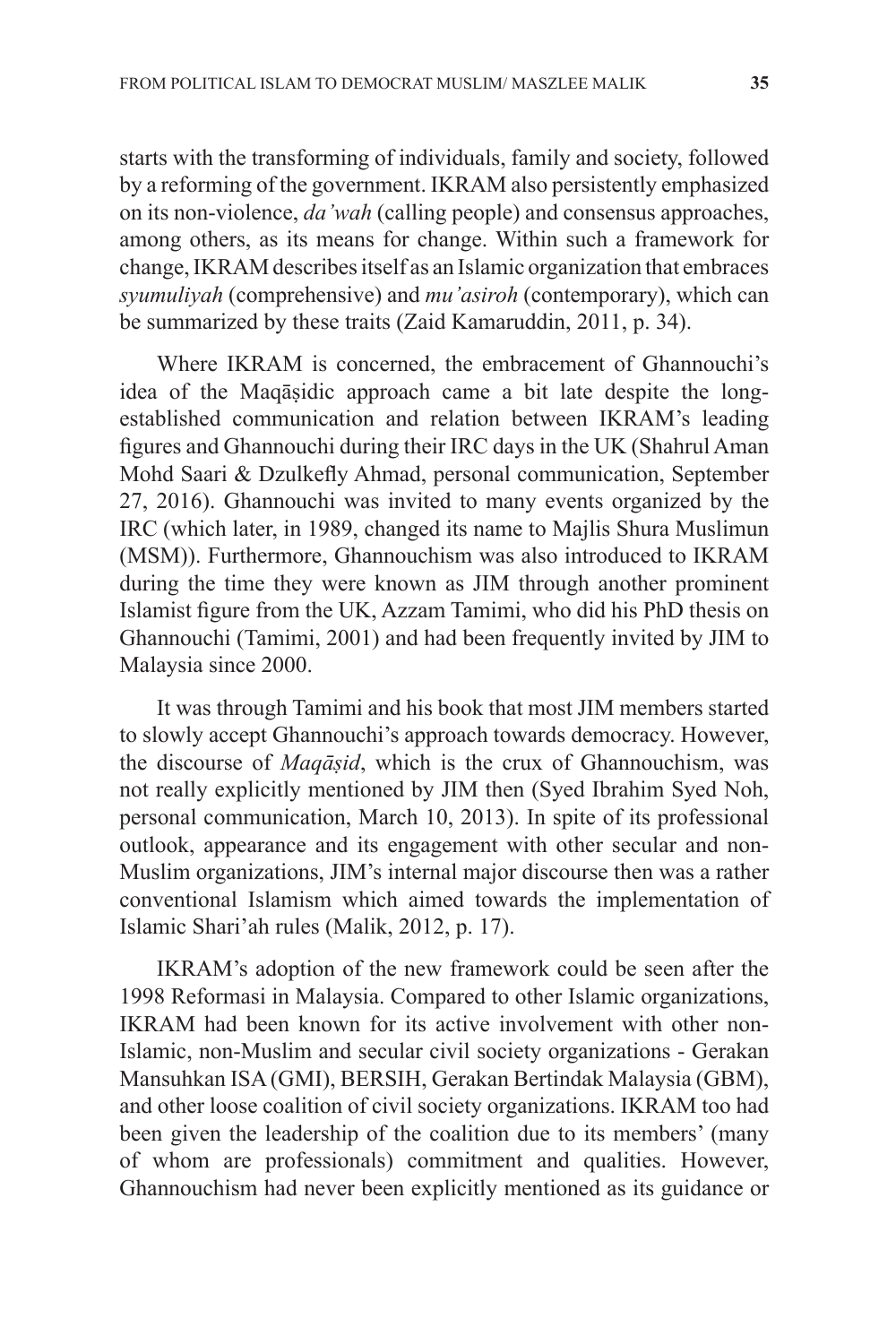inspiration. The substantive embracement of Ghanouchism by IKRAM's members was actually caused by the development of the Arab Spring. Ennahda's ability to keep the revolution and the country united had opened many eyes, including IKRAM's leaders and members.

IKRAM leaders then started to establish a much stronger communication with Ghannouchi and Ennahda and to adopt a more substantial Maqāṣidic-based approach and thoughts. The culmination of this relationship was the *Maqāṣid* event organized along with the assembly of IKRAM core members (Perhimpunan Ahli Teras IKRAM) in 2015, where Ghannouchi was invited to deliver a keynote speech. Due to the critical political situation, Ghannouchi was unable to attend but he appeared on Skype instead. A representative of Ennahda was sent on behalf of Ghannouchi to the event and other IKRAM events to share the Maqāṣidic approach of Ennahda and Ghannouchism. The IKRAM president, a graduate of Zaytounah University in Tunisia, quoted Ghannouchi and Maqāsid many times in his speeches. This new approach of IKRAM could be seen in IKRAM's vision to establish '*Negara Rahmah*' (a Nation of Virtuous) in Malaysia.

The '*Negara Rahmah*' concept was formulated by IKRAM as part of its shift from its initial typical Islamism position to a more multiracial, multi-religious society which embodied a friendlier version of Islamism (Zaid Kamaruddin, personal communication, March 26, 2015). In searching for a credible epistemological ground for its '*Negara Rahmah*' (a Nation of Virtuous), IKRAM discovered that Ghannouchism essentially fitted into its '*Negara Rahmah*' framework (Mohd Parid Sheikh Ahmad, personal communication, January 31, 2015). Given the general principles from the Qur'an and the Prophetic traditions of spreading goodness, forbidding evil and upholding good moral values, IKRAM is dynamically playing its role towards crystalizing the goals of '*Negara Rahmah*'.

According to its president, Mohd Parid Sheikh Ahmad, *Negara Rahmah* which IKRAM aspires to achieve is:

- 1. "A country referred to in the Holy Quran as "that which prospers and receives the blessings of God";
- 2. A country based on the sovereignty of Allah the Exalted;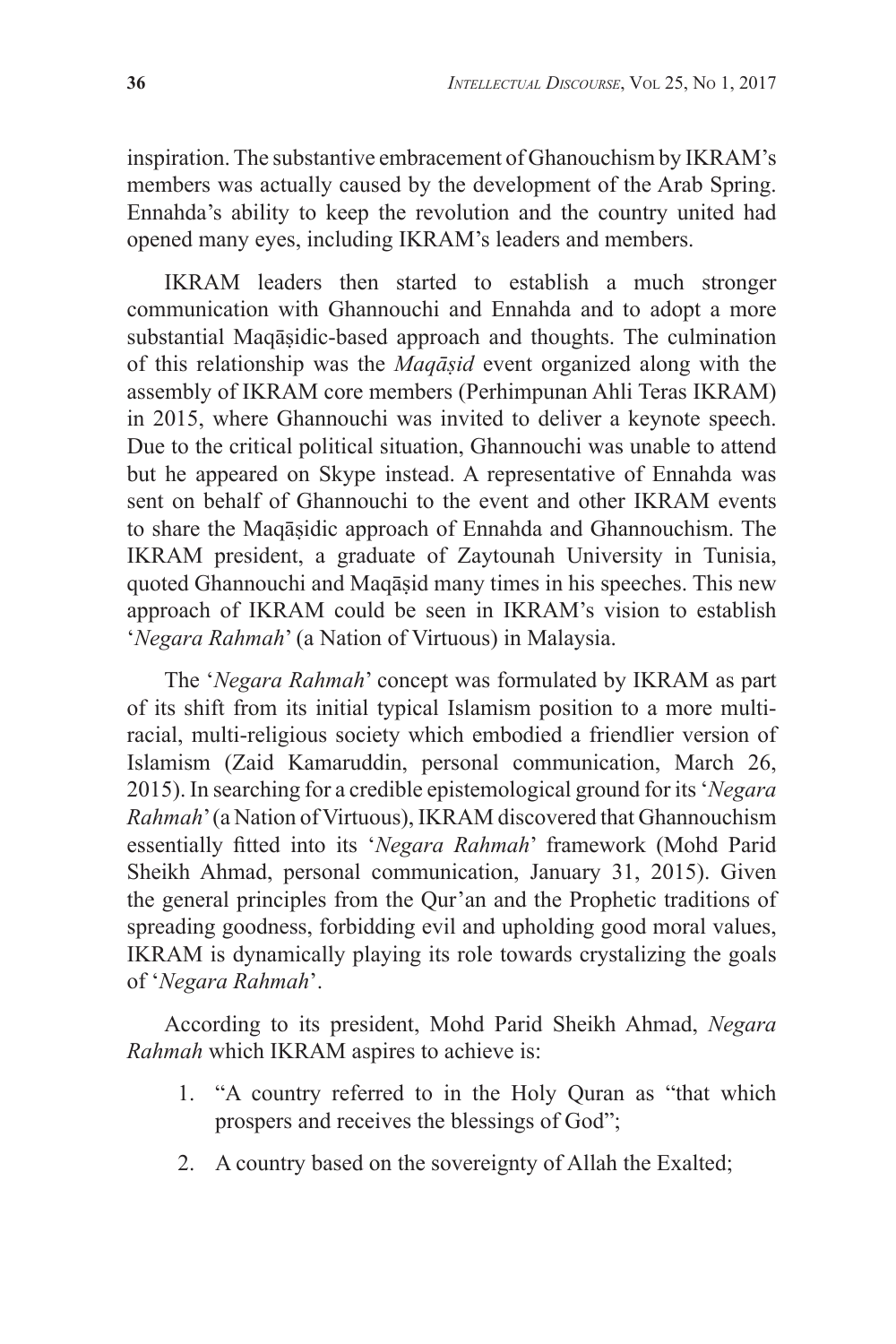- 3. A country in which its leadership is just and God-conscious. The leaders uphold the Shari'ah at all times;
- 4. A country that honors the Will of Allah and His Messenger;
- 5. A country that implements the stipulations of Shari'ah;
- 6. A country which establishes *Maqāṣid Shari'ah* (objectives of Islamic law) as the foundation of governance and administration;
- 7. A country that oversees its citizens based on the principle of justice and equity amongst mankind;
- 8. A country which ensures the rights of its citizens from all walks of life regardless of religion and ethnicity, based on the grounds of Shari'ah and *Maqāṣid Shari'ah*;
- 9. A country that practices administration based on syura (consultation and negotiation) and unanimity and allows the citizens to voice out their views and choose the government in accordance to the principles of the Constitution;
- 10. A country which ensures the message and *da'wah* of Islam is upheld and places it as the main feature of the government's administration;
- 11. A country which ensures good governance and places the prosperity of its citizens as the main goal of its existence."

(Ahmad, 2014, pp. 18-19).

Similarly, IKRAM believes in the processes of *islah* (reform) and *taghyir* (change) which are based on the principles of Islamic faith of promoting justice, freedom and good governance as the highest purpose of *Shari'ah* (*Maqāṣid Shari'ah*) in societal and state-level reformation, and these have been the main motivations for '*Negara Rahmah*' (Wan Subki Wan Saleh, personal communication, June 20, 2013).

# **AMANAH and Ghannouchism**

Parti Amanah Negara (National Trust Party) or AMANAH was established on 16 September 2015. The party was a transformation of the existing Malaysia Workers' Party (Parti Pekerja Malaysia) founded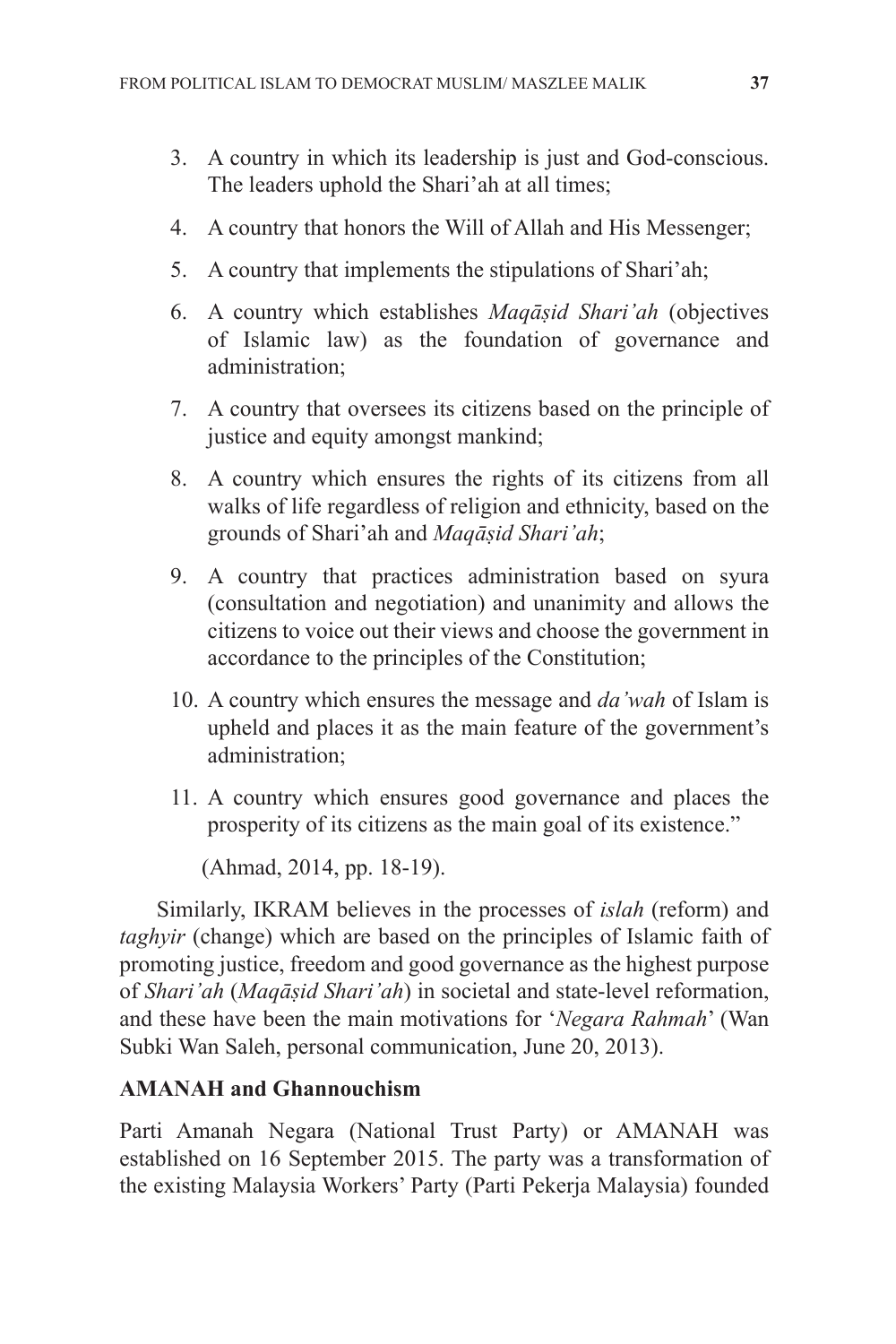in January 1978 which was handed over on 31 August 2015 to a group of progressive Islamists known as Gerakan Harapan Baru (Kasnoon, 2015) mainly comprising outcast leaders of the Pan-Islamic Party Malaysia (PAS) and other members of like-minded Islamic organizations, mainly from IKRAM and ABIM. The party was launched on September 16 in conjunction with Malaysia Day after the Registrar of Societies approved its new name, with at least 35,000 members (Ging, 2015). AMANAH was established, according to its founders, to bring the ideals of Democrat Muslims in bringing a new future to Malaysian politics.

The founders of AMANAH were mostly known as the moderates and the progressive voice of PAS since the year 1998, and have been part of the backbone of Pakatan Rakyat (PR), the post-2008 General Election opposition coalition. However, the bond of the opposition parties or PR was tested when PAS leaders opposed the "Kajang move" initiated by PKR in the year 2014 to replace PKR's Selangor Menteri Besar, Khalid Ibrahim. The decision made by the PAS president had also caused a split within the Islamic party itself because of differences in opinion amongst its leadership. The conservatives in PAS wanted to distance the party from PR while another faction wanted to strengthen the coalition (Samad, 2016, pp. 95-142).

The culmination of the skirmish and feud within PAS ranks happened during the 61<sup>st</sup> PAS Muktamar (general assembly) between 4-6 June 2015. The internal election of the party to choose its leadership witnessed the ugliest fights in the party history, where rampant backstabbing and character assassination of certain individuals took place.<sup>6</sup> As a result of dirty tactics and well-planned strategy employed by the supporters of the conservatives, they wiped out the progressive component of the Islamic party *en bloc* in the election.

The progressives felt that not only had they been defeated, but their reputation and dignity had also been tarnished given the accusations launched by the conservatives on them. They were left without any position in the party and saddled with all the negative labels which made it impossible for them to work together with the new leadership of the party who seemed to acknowledge the dirty politicking which happened prior to and during the Muktamar (Samad, 2016, pp. 119-130). Due to this, most of the PAS progressive leaders decided to venture into a new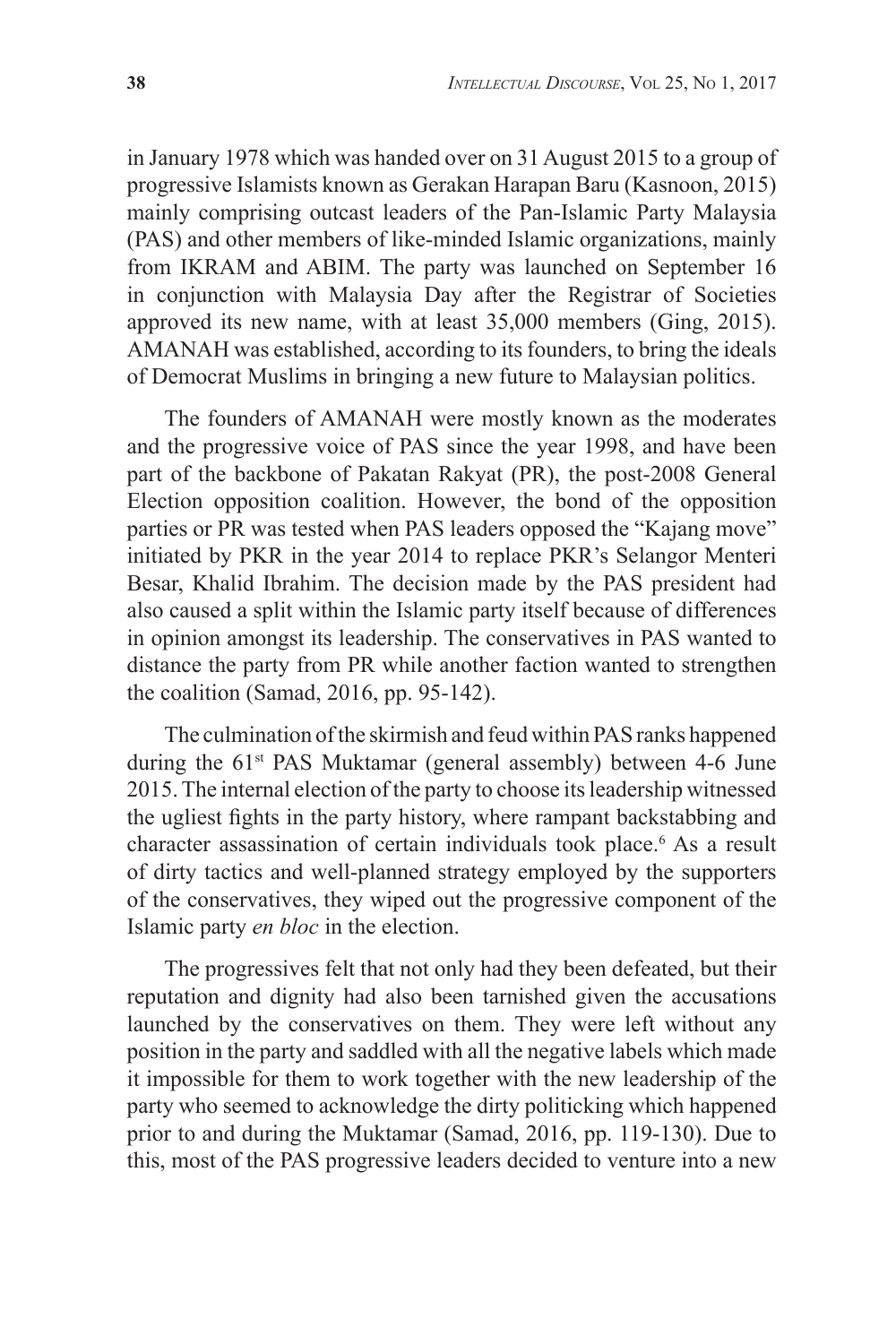vehicle to continue their struggle for political reform in the form of something that is more inclusive and encompassing.

That particular Muktamar also served as the avenue for the conservatives to call the party to cut its ties with the DAP, another Pakatan Rakyat component, due to many issues involving the PAS president and DAP. The rift between the PAS president with the DAP started with the president's personal decision to table a private bill in Parliament to amend Act 355 on Shari'ah Courts' (Criminal Jurisdiction) Act 1965<sup>7</sup> without first consulting the rest of the PR coalition members. Prior to the Muktamar, a war of words had taken place between the PAS president and DAP leaders in the media. The feud peaked when the Muktamar passed a proposal by the Islamic party's *Dewan Ulama* (Scholars' Assembly) to cut ties with the DAP without any debate from the Muktamar representatives. This incidence brought about the end of PR with the declaration of the death of PR by DAP leaders just after the Muktamar ended (Malaysiakini, 2015).

According to AMANAH's vice president, Mujahid Yusof Rawa, Amanah's approach to politics is based on the ideals of inclusivity and its approach is to promote '*Islam yang ramah-tamah dan bukan yang marah-marah*' (Islam that is based on kindliness and friendliness, and not anger and fury).<sup>8</sup> Dzulkefly Ahmad, the director of AMANAH's strategic centre asserts that AMANAH was born out of the need for change in Malaysia as desired by Malaysians due to the miserable economic and political situation in Malaysia (Ahmad, 2015). The intolerable corruption carried out by the ruling party, especially through the 1MDB scandal involving the Prime Minister Najib Tun Razak, has made Malaysians wish for a replacement for the existing government. According to Dzulkefly, AMANAH, which stands on the core principles of *Maqāṣid al-Shari'ah*, needs to be part of the people's will for a real change towards a better Malaysia (Dzulkefly Ahmad, personal communication, March 10, 2016).

AMANAH believes that the party's guiding principles are derived from a deep understanding of *Maqāṣid al-Shari'ah* (the higher objectives of Islamic Law) which are aimed for attaining the well-being of citizens by upholding the principles of justice, rule of law, freedom and good governance (Ahmad, 2016, pp. 15-65). The party leaders also believe that Shari'ah teachings encompass clean governance,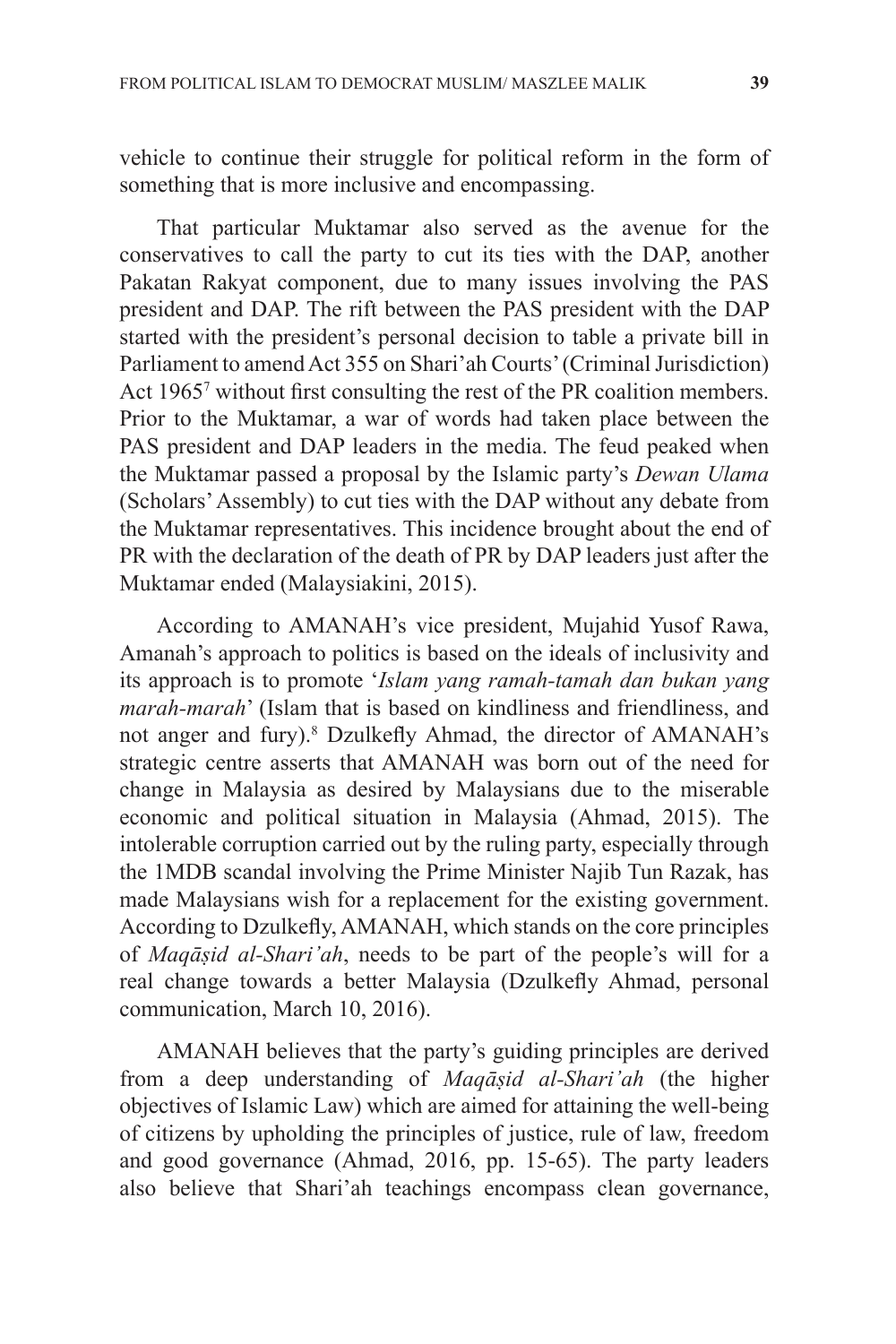corruption-free government, well-being, accountability, justice, and harmonious living among citizens. They boastfully claim that they are emulating Tunisian Ghannouchi's approach to politics which firmly adheres to the principles of freedom of politics, freedom of speech, freedom of thought and all the other values that constitute a civilized country (Muhammad Sabu, personal communication, October, 7, 2015; Dzulkefly Ahmad, personal communication, March 10, 2016; Mujahid Yusuf Rawa, personal communication, October 7, 2015; Salahudin Ayub, personal communication, March 18, 2016; Hasanudin Yunos, personal communication, May 18, 2016; Anuar Tahir, personal communication, September 5, 2015 and Ahmad Awang, personal communication, March 26, 2016).

In an interview, the party president, the well-known stalwart politician, Mohammad Sabu, insisted that the party is heading towards a more civilization-based Islam, and towards the 'leadership of the competent pious' (*Kepimpinan Muttaqin*) unlike his former party PAS which took a more legalistic approach to politics (Muhammad Sabu, personal communication, October 7, 2015). The *Maqāṣid al-Shari'ah* framework brought by Ghannouchi which is currently adopted by AMANAH has given a moral boost to the party in gaining legitimacy to justify their departure from their former radical views on Islam and Islamism.

# **DAP and Ghannouchism**

The Democratic Action Party, or widely known as DAP, is a secular party that strives to establish a peaceful and prosperous social democracy which can unite disparate races and diverse religions and cultures based on social democratic ideals of the "Malaysian Malaysia" concept by forging the Malaysian race with universal moral values; offering equal access and opportunity; democratic governance and rule of law; creating wealth and distributing wealth equitably; and fighting against corruption.<sup>9</sup>

Established on 11 October 1965, DAP has been known for its forbearance in upholding its fight for a secular Malaysia with equality for all and free from corruption. Since its establishment, DAP was never been known for its interest in Islamism; in fact, the party has always been seen as the antithesis of Islamic Party of Malaysia (PAS).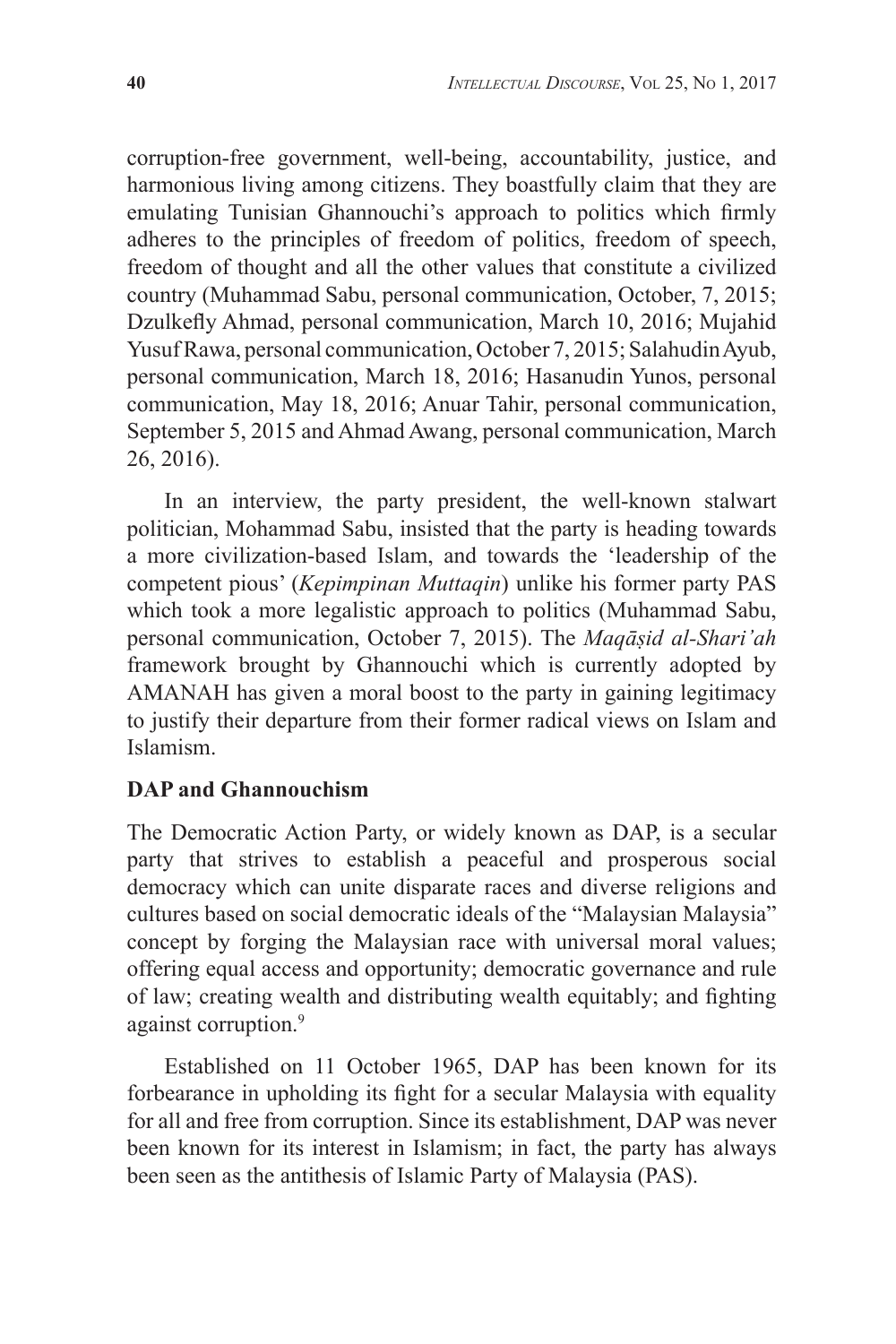However, the party's serious engagement with the Islamists started only after the incident of Reformasi in the year 1998. The Barisan Alternatif (BA) was formed as a coalition uniting different opposition political parties with different ideologies and backgrounds, consisting of Parti Keadilan (KeADILan), PAS, DAP and Parti Sosialis Rakyat Malaysia (PSRM). The BA coalition aimed to bring down the ruling BN government which had been labelled as corrupt and known for grievous misconduct. The BA coalition managed to create a great impact on Malay voters mainly in the 1999 General Election, which witnessed the falling of Terengganu to PAS, while Kelantan remained under PAS rule.10 This opposition coalition did not last long due to the declaration of the 'Islamic State' agenda by PAS before the 2004 general election, which led to the dissolution of the first ever strongest opposition coalition in Malaysian political history.

Despite the coalition's short lifespan, DAP leaders and activists had learned and experienced something new, which was that they could work together with Islamists in both PAS and KeADILan. This led towards the emergence of a new breed of DAP leaders known as the 'Reformasi generation' which later on became the bridge between DAP and other Islamists (Liew Chin Tong, personal communication, January 4, 2016).

However, the result of the 2008 election had opened a new chapter of relationship between DAP and other opposition parties, especially PAS who was once considered a distrustful partner. The agreement among the opposition parties to fight the ruling BN on one-to-one basis in every constituency led to the loss of the two-third majority held by the ruling party for the very first time since 1969.<sup>11</sup> The success of denying BN a two-third majority was seen by the opposition coalition as a possible step for them to capture the federal government in the subsequent election. Such a belief pushed the opposition to establish an alliance known then as 'Pakatan Rakyat' (People's Coalition). This loose alliance was religiously legitimized by PAS as '*Tahalluf Siyasi*' (Political alliance) based on certain religious arguments presented by their Dewan Ulama (Clerics Council). This new chapter was a beginning for DAP to understand more about political Islam which had been the crux of their new alliance not only with PAS, but also with certain individuals in PKR.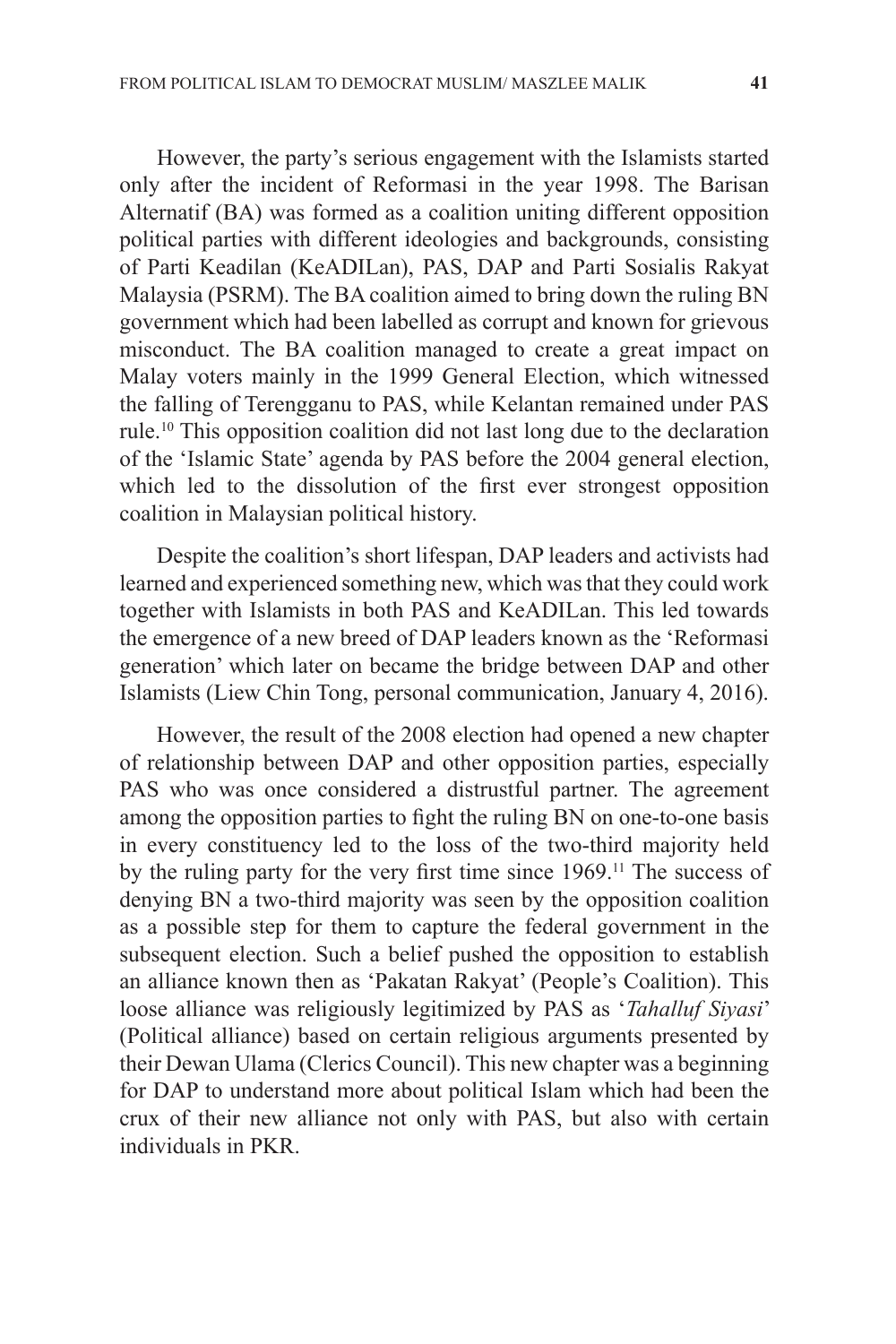The alliance opened the eyes of DAP leaders and activists to the reality that a substantial segment of the Malay Muslim population adhere to their religion not only as a ritual-spiritual belief, but also that they try to live up to their religion's values and rulings in the realms of politics and economy. In its attempt to understand the popular religiosity trends amongst Malaysian Muslims and the inclination towards Islamism, DAP moved a step forward by sending its delegates to meet Malaysian students studying Islamic studies in both Jordan and Egypt. As part of the mission, the delegates also initiated several meetings with MB leaders, as well as other Islamists and experts in Political Islam studies in both Jordan and Egypt in April 2015.

Subsequently, they also sent a delegation, consisting of those who had met the MB leaders earlier, to Tunisia to meet Ghannouchi in October the same year. Describing the visit as fruitful, DAP senior leader, Lim Kit Siang described the visits as having the objectives of learning from leaders in these countries their insights and vision on what constitutes a good society and the future; to seek inspiration from the values and principles of justice, freedom, equality and human dignity which founded Islam 1,400 years ago; and to give these values and principles fresh meaning in the new age instead of just recreating the structures, institutions, and laws and regulations suited for a particular context or situation in the seventh century.12 Kit Siang also believed that those Islamic values and principles have in modern times been embedded in concepts of human rights; democratization; the rule of law; accountability, transparency and good governance. In his tweet on 13 October 2015, Kit Siang praised Ghannouchi as a visionary leader of Tunisia.13

Zairil Khir (2016) asserted that the visit to Tunisia was aimed at understanding Ennahda's and Ghannouchi's Islamic position and ground which had led them to achieve the power-sharing and extensive reconciliation with their secularist rivals.14 As far as DAP is concerned, the party and its leaders are still puzzled with some of the arguments brought forward by PAS and other like-minded anti-DAP Islamists against the party's position. DAP hopes that a better understanding of Ennahda's position would help them in dealing with those who despise the party, mainly comprising Malay Muslims in Malaysia. This is important for DAP to be able to ensure the coexistence of multi-racial Malaysians since it had managed to get the trust of a huge percentage of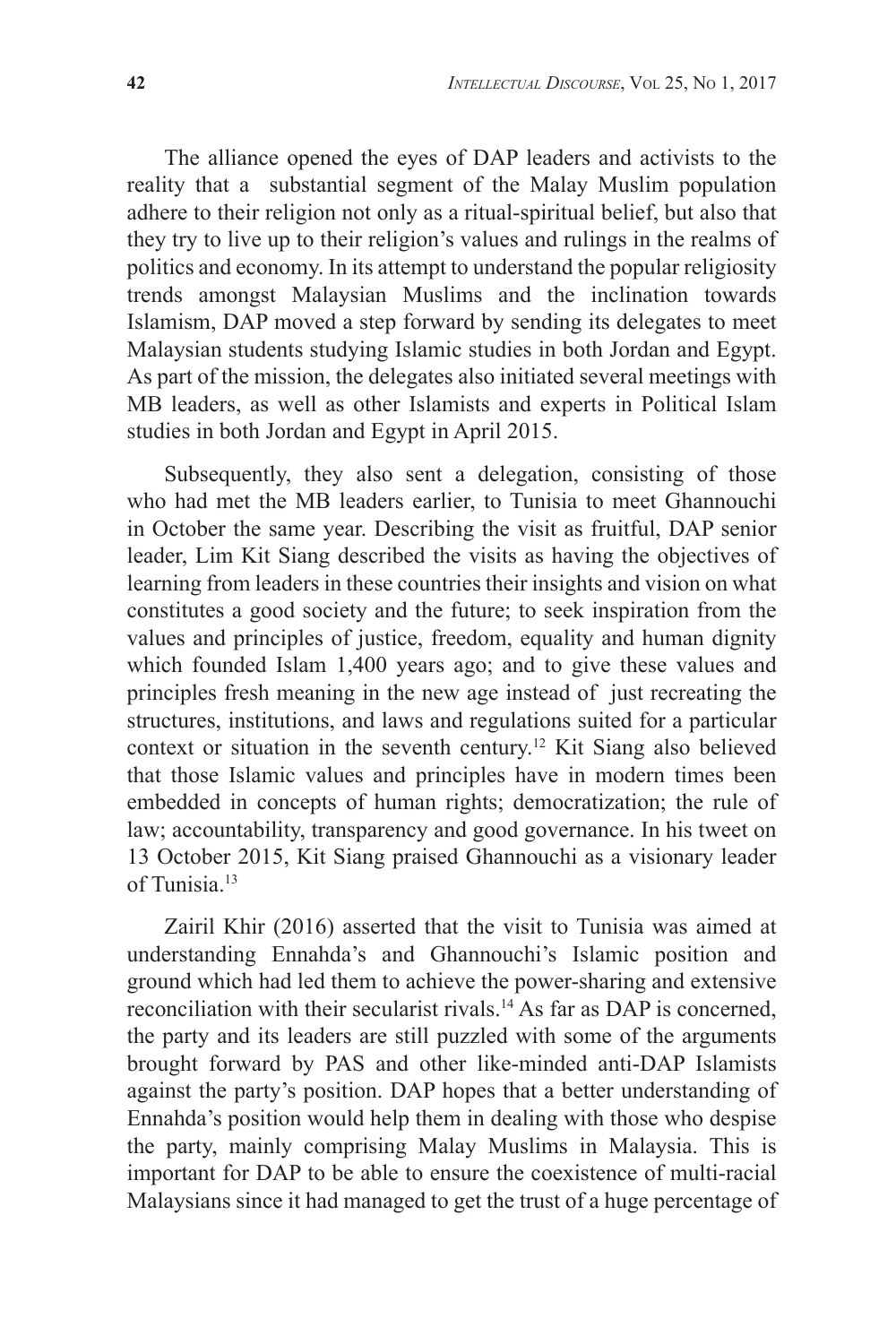the non-Muslim population in Malaysia in the  $13<sup>th</sup>$  general election. The continuous hatred towards it based on prejudice and misconceptions regarding certain religious arguments will only jeopardize the vision of harmonious coexistence of the Malaysian community in the future. This motivated the DAP to engage with Ghannouchi and Ennahda. They believe that Ghannouchi's Islamic discourse would be able to bring Malaysians together without the Islamists and Muslims compromising on their beliefs (Lim Kit Siang, personal communication, January 4, 2016).

However, Zairil argued that such a move does not imply that DAP wishes to adopt either Ghannouchism or Islam as part of its struggle since DAP is still a secular party. The party adheres strongly to its core ideals of social democracy and its struggle to uphold the secular nature of Malaysia and its legal system. What the party hoped from the engagement with Ghannouchism is that they could find a middle way to balance between the party adherence to the secular politics and their alliance with parties from an Islamic background in the opposition pact (previously the Pakatan Rakyat, and currently the Pakatan Harapan).

Wan Hamidi, one of the Malay strategists in DAP also insisted that Ghannouchism resonates with what DAP is struggling for, since Ghannouchi himself had declared upon his return to Tunisia that Ennahda will never aim to establish an 'Islamic State' in Tunisia, and not impose Shari'ah law in Tunisia (Wan Hamidi, personal communication, May 11, 2012). On the other hand, Lim Kit Siang too, had been quoting Ghannouchi on the separation between religion and public administration since 2001, urging the Islamic party PAS, DAP's partner then, to adopt the idea.<sup>15</sup>

## **Comparison and contrast**

The euphoria towards Ghannouchism in Malaysia amongst the 'moderate' Islamist movements and certain political parties (AMANAH and DAP) was mostly caused by their position towards certain classical approaches of the conventional Islamist movements. Issues like the reestablishment of '*Dawlah Islamiyyah*' (Islamic State); *Hudud* (Islamic criminal punishment law); the relationship between Islamists and secularists and non-Muslims; and domination of power were amongst the issues of concern in the afore-mentioned groups.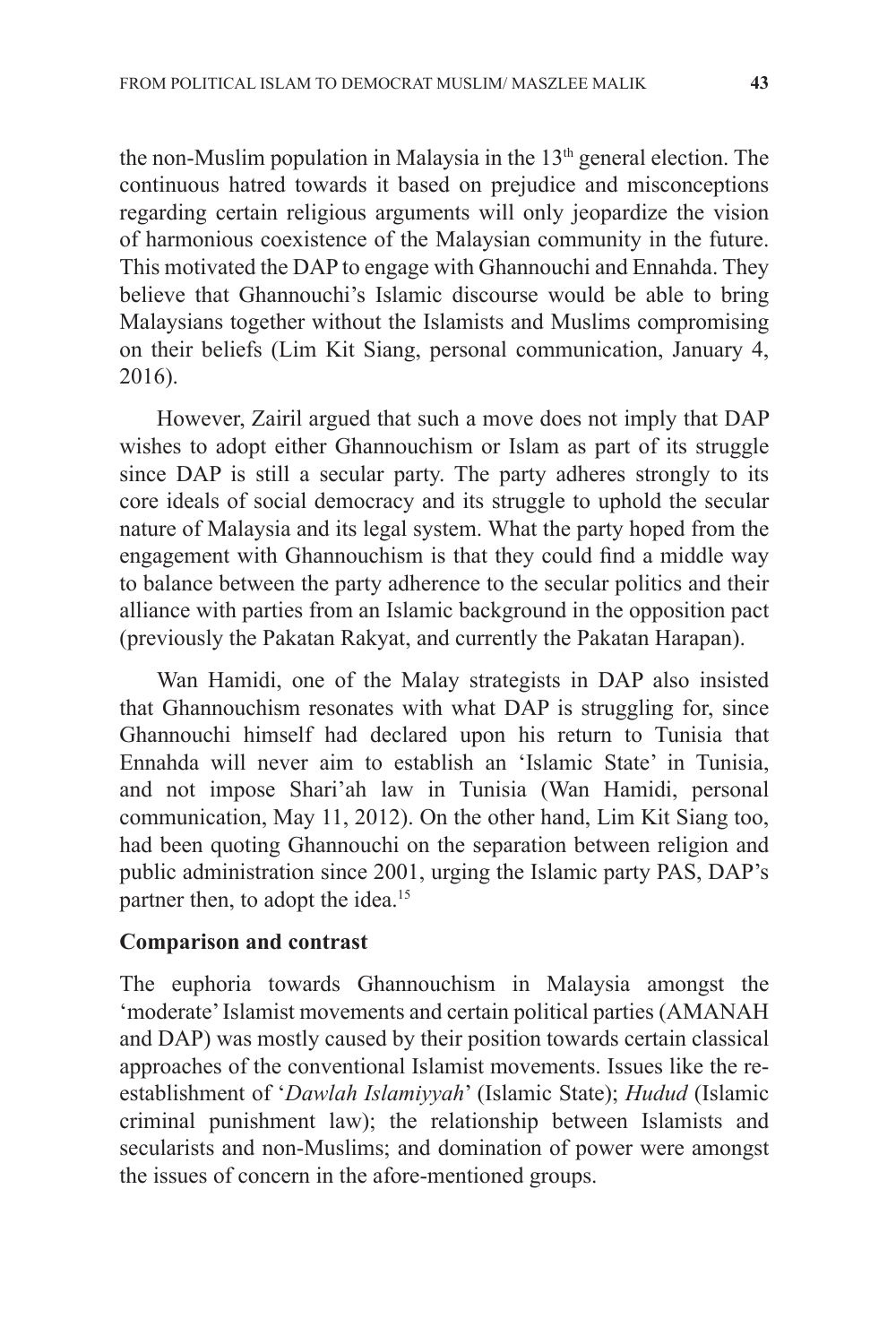As for ABIM, IKRAM and AMANAH (all of which consist mainly of former PAS members), these visions, which were their 'cup of tea' in the past, should be revisited and replaced with more realistic and substantive ones. In their soul-searching, they would realise that Ghannouchism possesses and offers all the alternatives, founded on a more convincing Islamic ground and framework, which they need.

The ideas of Islamic democracy, *hurriyah* (freedom), *al-Muwatanah* (equal citizenship for both Muslims and non-Muslims), power-sharing and continuous dialogues and engagements were the new discourse brought up by Ghannouchi as remedies for the conventional Islamists discourse which frightened away many from the Islamists. As for ABIM, its *Manhaj Malizi* is the closest Islamic approach to Ghannouchi's. Moreover, this new discourse espoused by Ghannouchi, as he emphasized, was based on the higher objectives of Shari'ah (*Maqāṣid al-Shari'ah*), which had been the beacon of ABIM's moderate approach since the 1980s and 1990s.

In addition, ABIM, IKRAM and AMANAH share similar epistemological sources and aspirations, thus making their inclination towards Ghannouchi's easier and stronger. The culmination of the agreement of the three organizations in adopting and promoting Ghannouchism can be seen in the event organized by a pro-AMANAH NGO called Nunji on 15 August 2015. In its first seminar on '*Fiqh al-Muwatanah*', not only were Ghannouchi's ideas engaged and heavily discussed, Ennahda was also represented by Dr Syed Muhammad Ferjani, a Central Committee member of the party who represented Ghannouchi due to the latter's inability to physically attend the seminar. Top leaders and veterans from AMANAH (represented by most of its leaders), ABIM (represented by its former president, Dr Siddiq Fadzil), and IKRAM (represented by its president, Dr Ahmad Parid Syeikh Ahmad) were together at the seminar, echoing many of Ghannouchi's political ideals. All agreed in a consensus to build a more contextual political Islamic discourse based on the ideals of *Maqāṣid al-Shari'ah* according to the multi-racial, multi-ethnic Malaysian context (Harun, 2016).

However, that was not the case for DAP. Since DAP is a secular (and non-Muslim dominated) party, it would not make Ghannouchism appeal to the party policies. DAP's main intention was only to understand the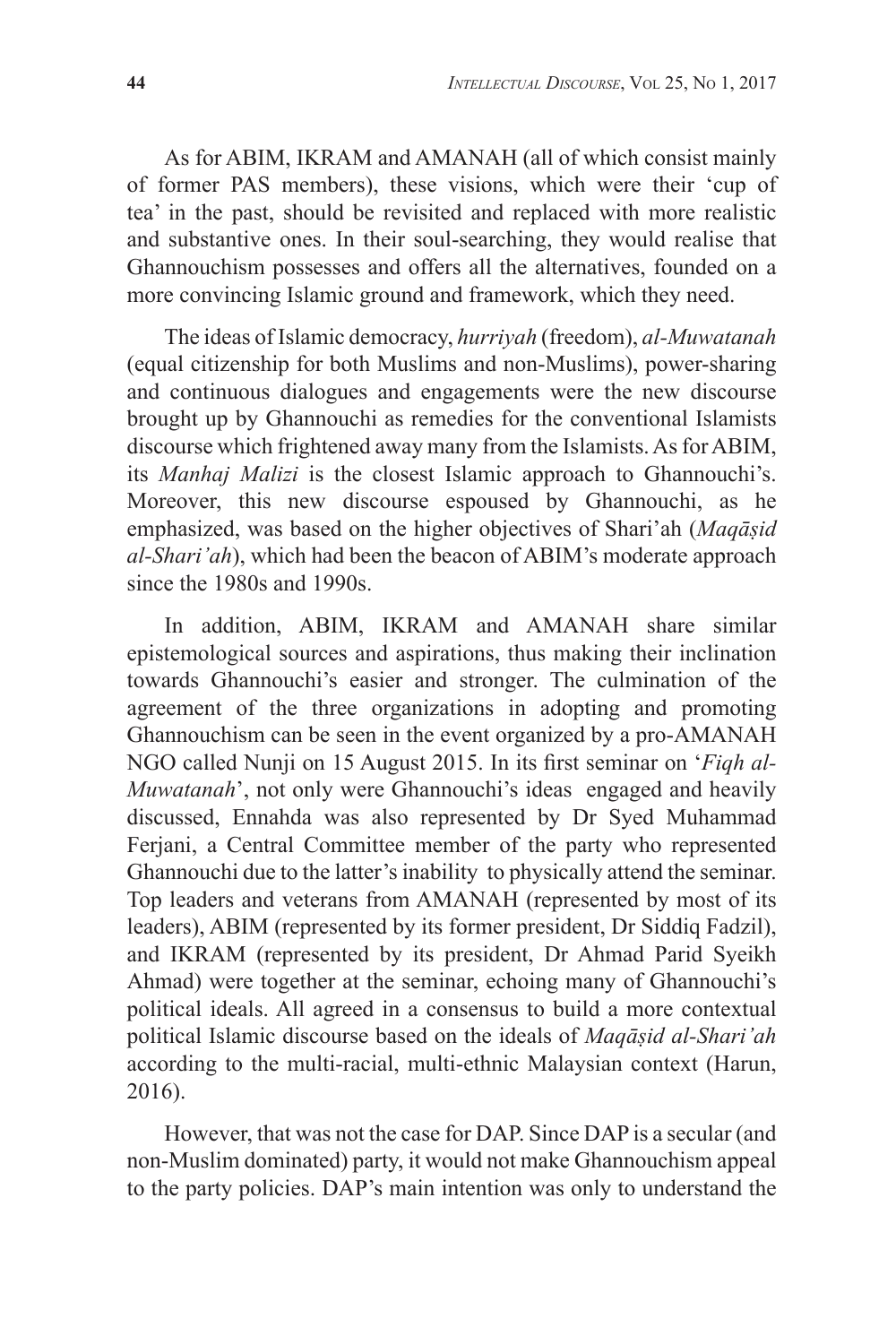other facet of Islamism for them to find some mutual ground that they could agree on, for their political future in Malaysia. DAP is very aware of both the strong impact of Malaysia's Islamization project in the 1990s which had led more Malay Muslims towards conservatism and also the fact that they (DAP) cannot ignore this reality.

However, in facing this, DAP needs partners and friends amongst the Islamists for a healthier engagement and co-existence. The party's experience with PAS after the 2008 election through PR had taught them that there are many other mutual interests which exist between DAP and PAS as an Islamist party. Hence, they want that common good to prevail as the major uniting discourse that can keep Malaysians from all walks of life together; and they found this in Ghannouchism. Their effort to understand more of Ghannouchism had pushed them to visit and meet Ghannouchi himself in Tunisia.

#### **Concluding Remarks**

To conclude, Ghannouchi's ideas which had been translated into reality through Ennahda have managed to push certain Islamic organizations in Malaysia to depart from their initial 'classical' Political Islamic vision and discourse to move towards a more inclusive approach of Islamism. Likewise, Ghannouchi's thoughts were also echoed by some secular politicians in Malaysia, as a remedy to what they perceived as 'conservative' Islamic political views adopted by the Political Islamists in the 1990s and also currently.

Based on the case studies of two Islamic organizations (ABIM and IKRAM), and two political parties (AMANAH and DAP) , it is clear that for ABIM, IKRAM and AMANAH (whose members mainly consist of former PAS members), issues like the re-establishment of '*Dawlah Islamiyyah*' (Islamic State), *Hudud* (Islamic criminal punishment law), relationship between Islamists and secularists as well as non-Muslims, and domination of power are among the issues (which used to be their 'cup of tea' in the past) that have been revisited and replaced with a more realistic and substantive approach derived from Ghannouchism. These include the ideas of Islamic democracy, *hurriyah* (freedom), *al-Muwatanah* (equal citizenship for both Muslims and non-Muslims), power-sharing and continuous dialogues and engagements.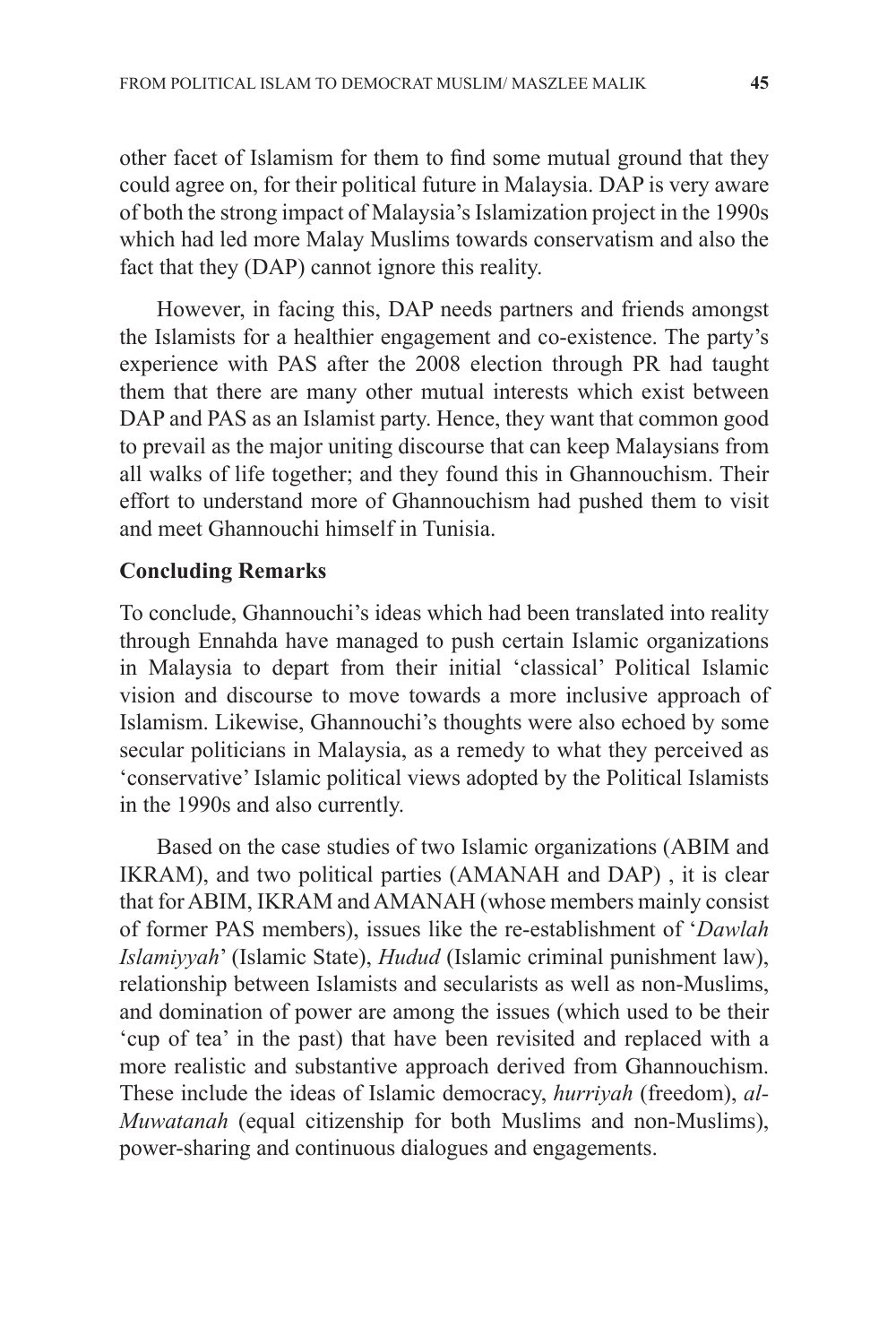As for the DAP, Ghannouchi's thoughts appeal to neither the party policies nor its vision, given its position as a secular (and non-Muslim dominated) party. However, DAP found Ghannouchism as the other facet of Islamism in which they could find some common grounds for the purpose of their political future in Malaysia. Acknowledging the strong reality of religiosity of the majority of Malay Muslims in Malaysia, DAP had discovered that Ghannouchism would be that common ground which can help the party to work with any Islamists and Muslims who subscribe to them; unlike in the case of the previous conventional version of Political Islamism which DAP might find difficult to agree with, based on the party's secular principles and position. However, this is not an indicator of change in DAP's position on its core tenet of secularism.

However, to say that Ghannouchism was the influencing factor for the change in the position of the aforementioned Islamic organizations (ABIM and IKRAM) as well as AMANAH would not be an accurate assessment either. The adoption of Ghannouchi's concepts was only part of substantiating the existing discourse of these organizations which were already evolving due to the socio-political and socio-cultural context of Malaysia. ABIM, in this case, was far more advanced than Ghannouchi himself due to its embracement of *Manhaj Malizi*. This was mainly the result of the conceptualization process in ABIM itself, due to the presence of thinkers and social scientists within ABIM. Furthermore, the active involvement of ABIM's leaders and individuals in the government while Anwar Ibrahim was part of the ruling government had made ABIM more practical and responsive towards reality.

But, this was not the case with both IKRAM and AMANAH. Despite their unprecedented involvement and engagement with other non-Islamists and secularists partners, and their new ideas which went beyond classical and conventional Islamism, they failed to come forth with any substantial framework or conceptualization that is based on a coherent philosophical foundation. This clearly indicates that the leaders of both IKRAM and AMANAH are not capable of producing their own concepts, unlike ABIM. But even then, ABIM's formulation of *Manhaj Malizi* was not considered a ground-breaking phenomenon since it failed to convince others to embrace it. In fact, IKRAM and AMANAH were pushed to resort to Ghannouchi's thoughts to justify their epistemological shift, instead of embracing ABIM's.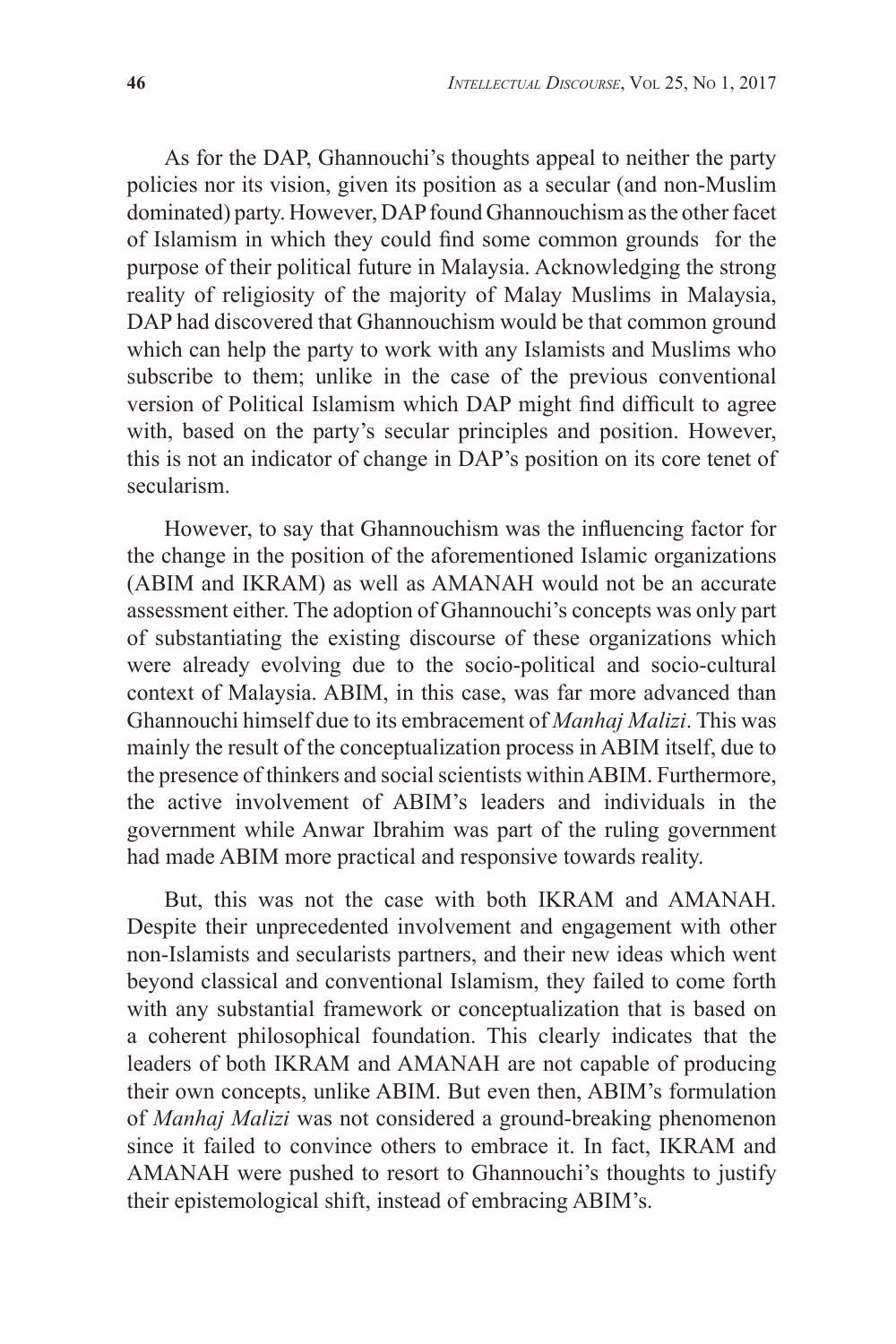Nonetheless, Ghannouchi's thoughts and Ennahda's position have indeed proven to be useful in generating the evolution process for contemporary Islamic political thoughts which is part of the natural process for the development of any political ideology. With regards to the Malaysian political arena specifically, it can be said that Ghannouchism has become a catalyst in positioning Islamic values to the front, thus creating a more inclusive and accessible framework which functions as a viable bridge between those who adhere to Islamic values and their secular as well as non-Muslim counterparts.

# **Endnotes**

- 1. Such as Syed Qutb's famous exegesis, *Fi Dhilal al-Quran* (Under the Shade of al-Quran) and Fathi Yakan's book '*Madha Ya'ni Intimai lil Islam*' (What's the Meaning of my Affiliation to Islam).
- 2. In explaining the importance of *Manhaj Malizi*, Siddiq Fadzil said: "Realizing that Malaysia is not Egypt, neither is it Pakistan or Iran or any other country in the world, as Malaysia is Malaysia with its unique characteristics, we are convinced that Malaysian problems should be solved through the experience of Malaysia." (Siddiq Fadzil, 1992: 4).
- 3. According to Ghazali (2016: 29), ABIM was the first organization to invite al-Ghannouchi to Malaysia in the year of 2002 to deliver a keynote address at ABIM's 32nd *Muktamar* (Annual General Assembly). Several events were organized by ABIM then to expose Malaysians to Ghannouchism, especially on his approach towards democracy and governance. Ghazali emphasized that ABIM's method of approach has always been closer to Ghannouchi even before Malaysians largely knew it.
- 4. See for example: Anwar Ibrahim (1996) & Anwar Ibrahim (2006).
- 5. El-Messiri, Abdelwahab (2003). "*Towards a New Islamic Discourse*", four series article published on July 17, 2003. Retrieved from  $\text{~dttp://www.}$ readingislam.com/servlet/Satellite?c=Article\_C&cid=1153698300016&p agename=Zone-English-Discover\_Islam%2FDIELayout>. Access Date: 23rd July 2009.
- 6. The moderates i.e. progressives, or the pro-PR, were labeled as *Jebon* (mongoose), Parasites, Liberals, Secularists, Pluralists, *anti-Shari'ah*  and *anti-Ulama* (religious scholars); while their pictures often became the subject of smear campaigns of the conservatives in the social media. (Khalid Samad, 2016: 113-116).
- 7. The act can be retrieved from this link: http://www.agc.gov.my/Akta/ Vol.%208/Act%20355.pdf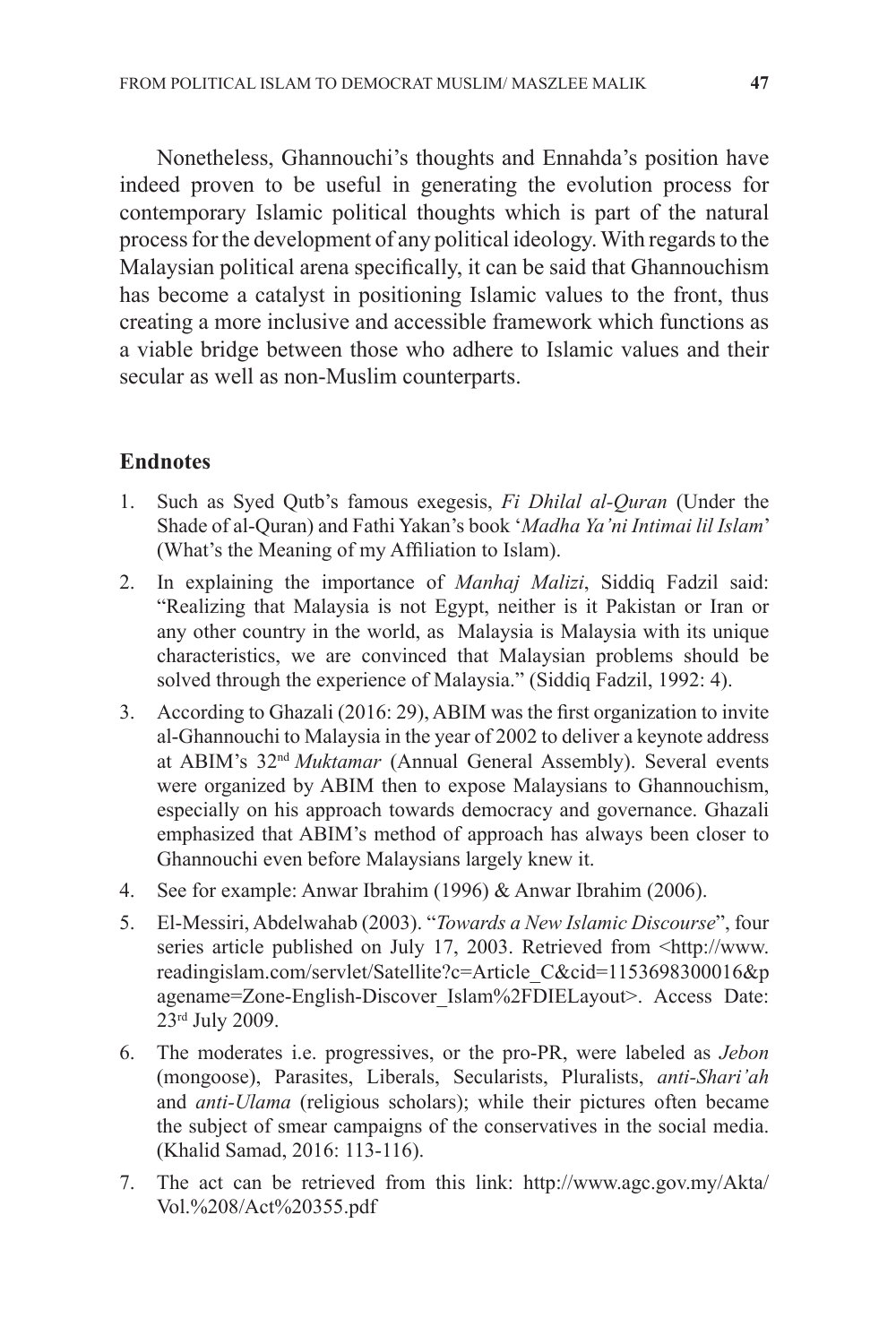- 8. Mujahid Yusuf Rawa's upon the declaration of the establishment of Parti Amanah Negara (AMANAH), at Hotel Istana, Kuala Lumpur on the 31 August 2015.
- 9. See DAP's vision and mission at: http://dapmalaysia.org/en/about-us/ vision-mission/our-objectives/.
- 10. BA managed to secure 45 seats out of the whole 193 parliamentary seats.
- 11. BN secured only 95 out of the 144 seats in the parliament, which constituted only 65.97% of the parliament in 1969, and in 2008, BN only managed to secure 140 from the total 222 seats in the parliament, which was equal to 63.06%.
- 12. Remarks by Lim Kit Siang at the Inaugural Lim Kit Siang lecture on "Democratisation of the Economy: A Muslim Democrat and Social Democrat response" at Parkroyal Hotel, Kuala Lumpur on Friday, 18<sup>th</sup> March 2016 at 10 pm
- 13. See http://gramlove.co/media.php?id=1094707049887590371\_21987327 12.
- 14. Opening Speech by Zairil Khir Johari, in Forum on: "Can Islamists be Liberals?", at Concorde Hotel, Kuala Lumpur on Saturday, 23 January 2016 at 10:30 am.
- 15. He was quoted saying: "A prominent contemporary Islamic political thinker, Rashid Al-Ghannouchi however regards such Islamist views not only as an obstacle to democratisation, but to progress and development as a whole. He propounds the concept of *ad-dini* (the religious, the sacred or the absolute) and *as-siyasi* (the political, the profane or the relative) and the *Faraghat* theory - the idea that Islam includes faraghat (i.e.space) or areas left for humans to fill in accordance with the respective needs and exigencies of time and space."Ghannouchi observes that no disputes ever erupted among the early Muslims in matters pertaining to the first category, ad-dini, that is, in matters of *`aqida* (faith), *`ibadah* (worship) or *akhlaq* (morality). But, they disagreed over matters pertaining to the second category, *as-siyasi*, that is on how to administer political affairs, on how to manage disputes and resolve problems pertaining to public office, and on the qualifications and powers of rulers." (Lim Kit Siang, 2001).

#### **References**

Abdullah, Abdul Tawwab. (2011). Rashed Ghannouchi: Sirah syakhsiyah wa qiraah fikriyah. In Al-Mesbar Studies & Research Centre, *Min Qabdhah Ben Ali ila thawrah al-Yasmin, al-Islam al-Siyasi fi Tunis*. Dubai: Al Mesbar Studies & Research Centre.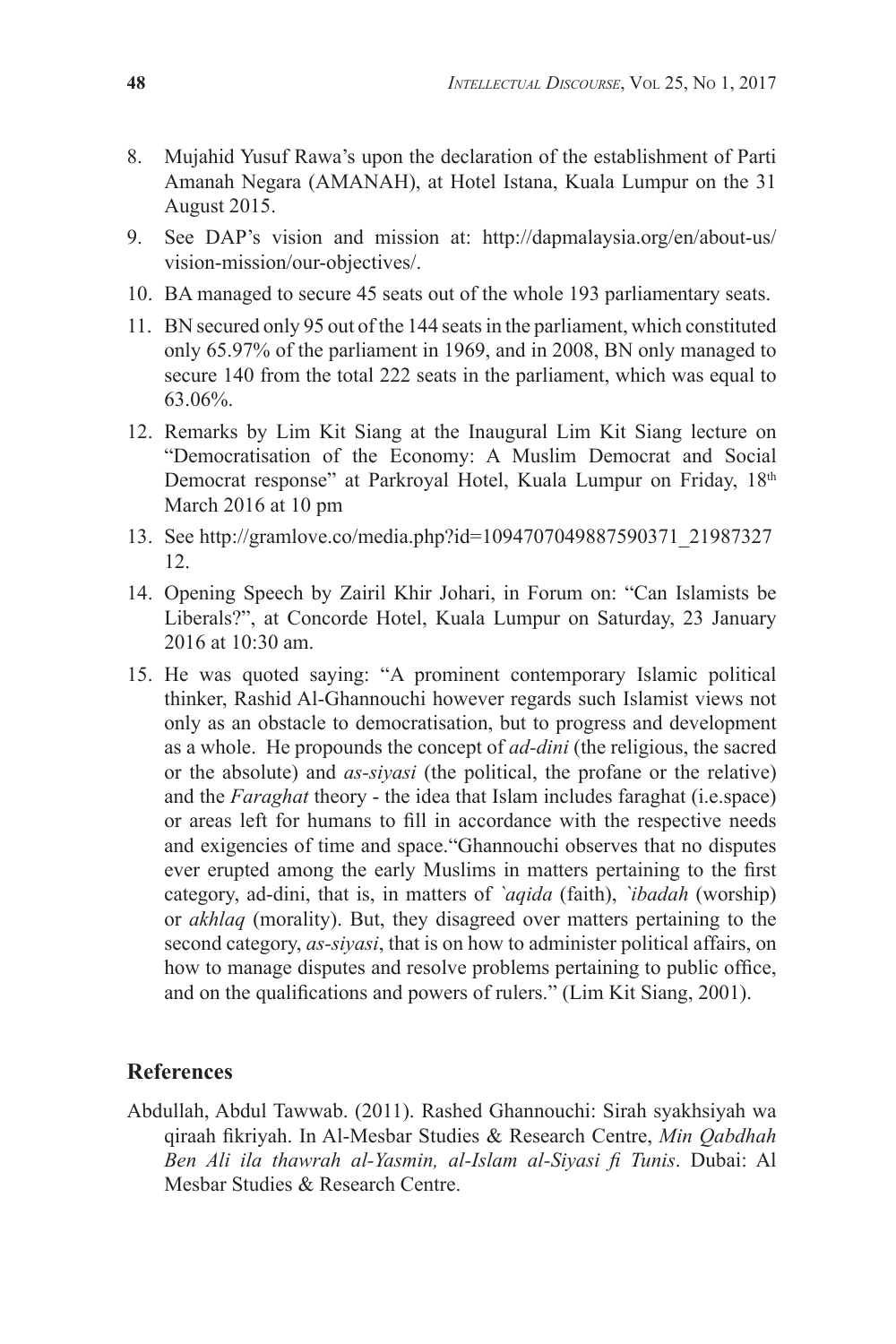- Abdullah, Firdaus. (1985). *Radical Malay politics: Its origins and early development.* Petaling Jaya: Pelanduk Publications.
- Abrams, Elliot. (2011). *Tunisia's challenge: A conversation with Rachid al-Ghannouchi*. Washington: Council on Foreign Relations.
- Ahmad, Dzulkefly. (2015). Parti Amanah Tampil Garap Desakan dan Harapan Rakyat. *The Malaysian Insider*.
- Ahmad, Dzulkefly. (2016). Membangun pemikiran dinamis generasi kedua politikal Islam. In Maszlee Malik and Zulkifli Hasan (eds.). *Generasi kedua politikal Islam: Wacana Baru Gerakan Islam*. Petaling Jaya: ILHAM Books.
- Ahmad, Mohammad Parid. (2010). Melaksanakan misi, Menjayakan visi. In A. Ralim, M. Yassen, et. al. (eds.), *Risalah IKRAM edisi pelancaran: Bekalan di perjalanan*. Shah Alam: IKRAM.
- Ahmad, Mohd Parid Syeikh. (2014). Malaysia Menuju Negara Rahmah. *Ucapan Dasar Perhimputan Tahunan IKRAM (PTI) 2014*. Selangor: Pertubuhan Ikram Malaysia (IKRAM).
- Ahmad, Mohd Parid Syeikh. (2015). Memacu perubahan Malaysia rahmah berasaskan maqāṣid syariah. *Ucapan Dasar Presiden Perhimpunan Tahunan IKRAM (PTI)*. Selangor: Pertubuhan Ikram Malaysia (IKRAM).
- Al-Ghannouchi, Rached. (1993a). *al-Hurriyat al-'Ammah fi al-Dawlah al-Islamiyah* (Public Liberties in the Islamic State). Beirut: Arab Unity Studies Center.
- Al-Ghannouchi, Rached. (1993b). The participation of Islamists in a non-Islamic Government. In Azzam Tamimi, *Power-sharing Islam?* London: Liberty for Muslim World Publication.
- Al-Ghannouchi, Rached. (2000). Secularism in the Arab Maghreb. In Azzam Tamimi & J. L. Esposito (eds), *Islam and secularism in the middle east*. London: Hurst and Company.
- Al-Ghannouchi, Rached. (2001). On the dilemma of the Islamic movement: A political party or a reformist organization? In Abdel Wahab el-Affendi (ed.), *Rethinking Islam and modernity (Essays in Honour of Fathi Osman)*. Leicester: The Islamic Foundation.
- Al-Ghannouchi, Rached. (2005). *Masirah al-Sahwah al-Islamiyyah: Naqd wa taqwim*. Damsyiq: Markaz al-Rayah.
- Al-Ghannouchi, Rached. (2012). *Al-Dimuqratiyah wa huquq al-Insan fi al-Islam*, Doha: Aljazeera Centre For Studies.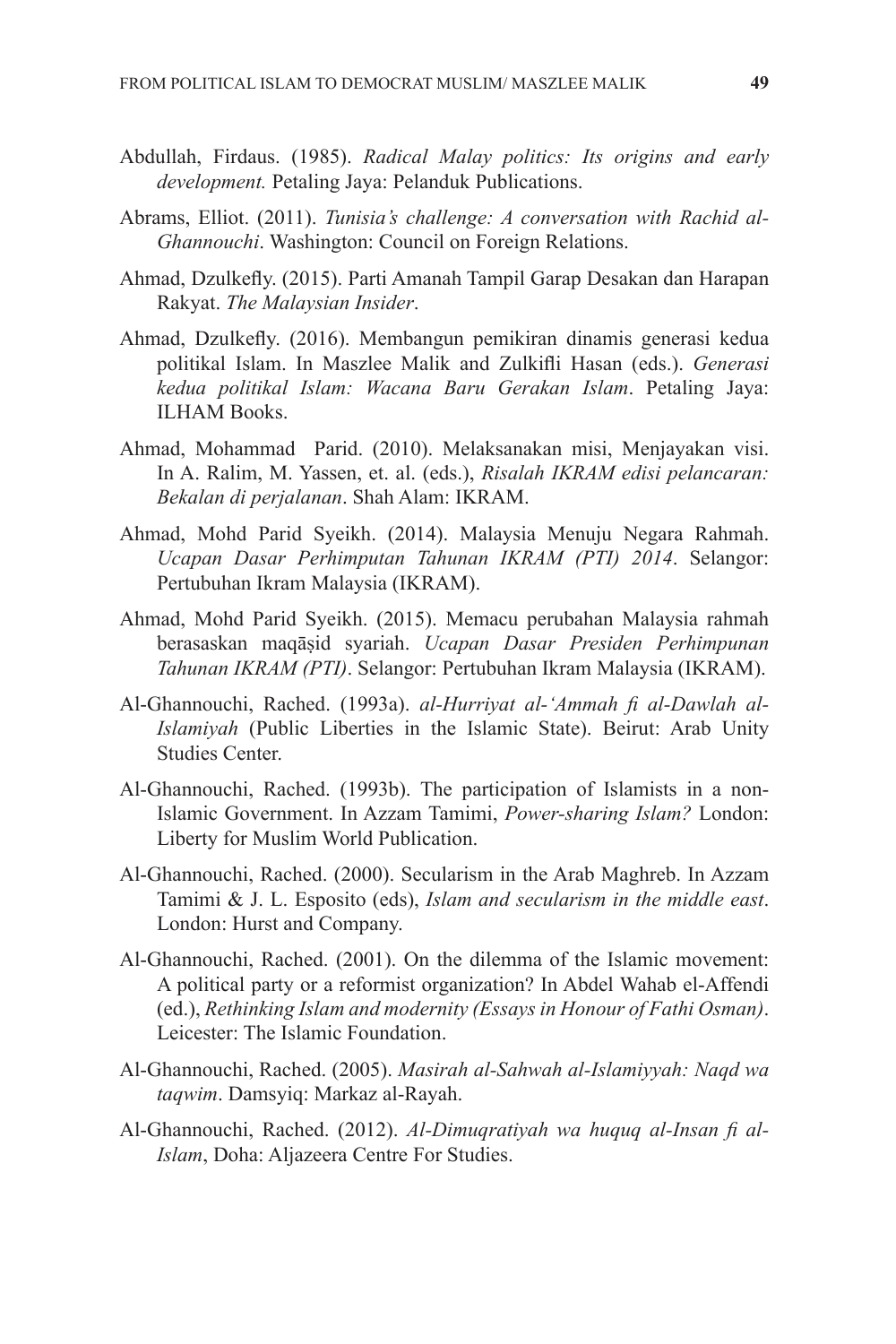- Al-Jazeera. (2016). Tunisia's Ennahda distances itself from Political Islam. *Aljazeera.com*. Retrieved from http://www.aljazeera.com/news/2016/05/ tunisia-ennahda-distances-political-islam-160520172957296.html. Accessed 10 June 2016.
- Anwar, Zainah. (1987). *Islamic revivalism in Malaysia: Dakwah among the Students*. Petaling Jaya: Pelanduk Publications.
- Cavatorta, Francesco & Merone, Fabio. (2015). Post-Islamism, ideological evolution and 'la tunisianité' of the Tunisian Islamist party al-Nahda. *Journal of Political Ideologies*. 20:1, 27-42.
- Chatam House. (2012). Chatam House Prize 2012 Rached Ghannouchi and Moncef Marzouki. *Chatam House*. Retrieved from https://www. chathamhouse.org/chatham-house-prize/2012)
- El-Messiri, Abdelwahab. (2003). *Towards a new Islamic discourse*. Retrieved from http://www.readingislam.com/servlet/Satellite?c=Article\_C&cid=11 53698300016&pagename=Zone-English-Discover\_Islam%2FDIELayout
- Fadzil, Siddiq. (1989). Garis-Garis besar haluan perjuangan. In Koleksi Ucapan Dasar Muktamar Sanawi ABIM, *Mengangkat martabat umat.* Kuala Lumpur: Dewan Pustaka Islam
- Fadzil, Siddiq. (1992). *Islamic movement in the 90s: Vision and strategy*. Petaling Jaya: ABIM.
- Ghazali, Mohd Rumaizuddin. (2016). Biografi intelektual-reformis politikal Islam. In Zulkifli Hasan (ed.), *Rashid al-Ghannoushi: Intelektual-reformis politikal Islam*. Petaling Jaya: ILHAM Books & Angkatan Belia Islam Malaysia (ABIM).
- Ging, Yap Tzu. (2015). Harapan Baru aims for 35,000 members in takeover of workers Party. *The Malay Mail Online*. Retrieved from http://www. themalaymailonline.com/malaysia/article/harapan-baru-aims-for-35000 members-in-takeover-of-workers-party
- Harun, A Shukur. (2015). Himpunan ulama Progresif Serlah Keterbukaan Politik Islam. *Malaysian Insider*.
- Hasan, Zulkifli. (ed.). (2016). *Rashid al-Ghannoushi: Intelektual-reformis politikal Islam*. Petaling Jaya: ILHAM Books & Angkatan Belia Islam Malaysia (ABIM).
- Ibn 'Ashur, Muhammad al-Tahir. (2006). *Treatise on Maqāṣid al-Shari'ah.* (Tahir el-Mesawi, Trans). Virgina: International Institute of Islamic Thought (IIIT).
- Ibrahim, Anwar. (1996). *The Asian renaissance*. Kuala Lumpur: Times International.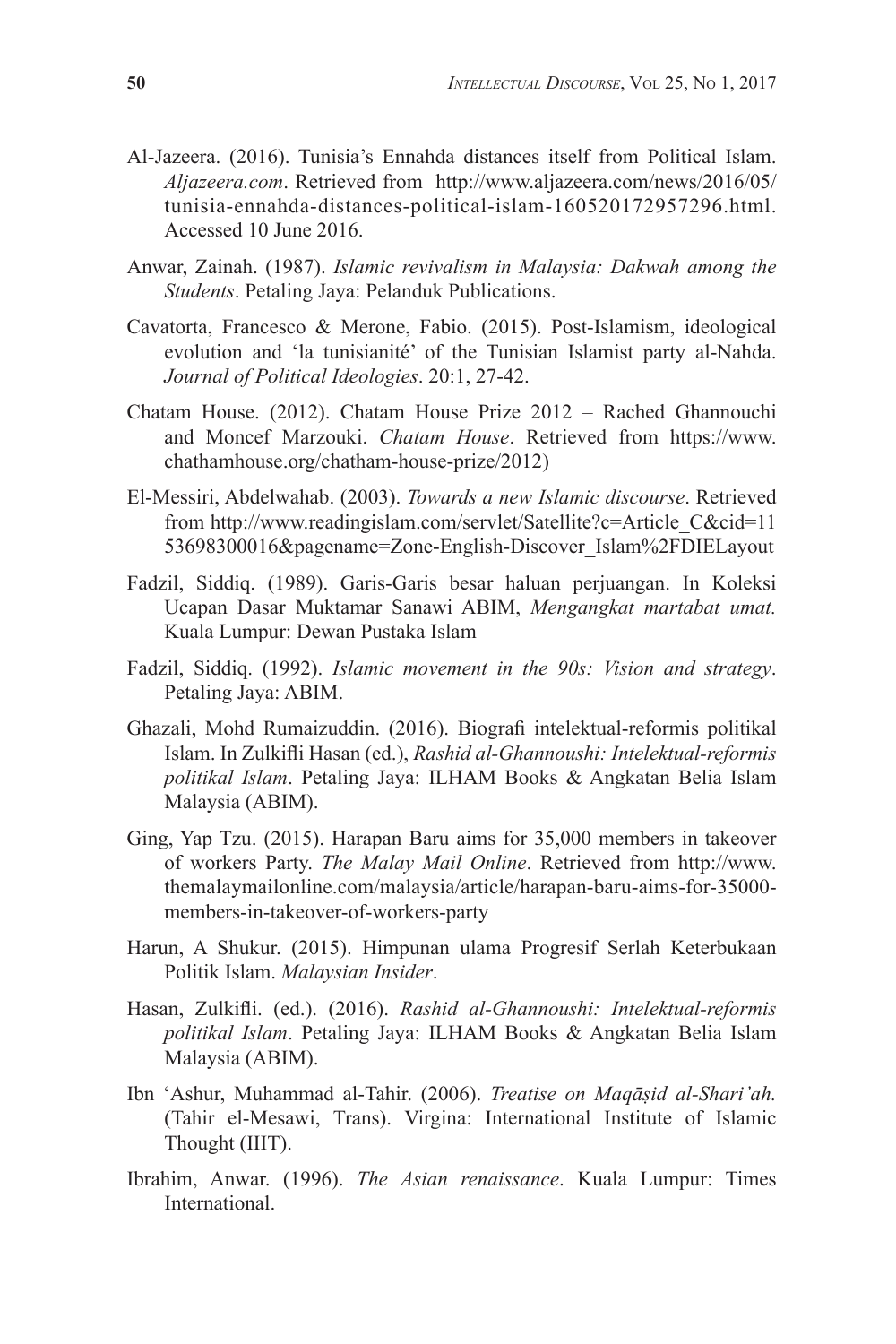- Ibrahim, Anwar. (2006). Universal values and Muslim democracy. *Journal of Democracy*, 17(3), July, 1-9.
- Joha, Jufitri. (2016). Belajar fikrah hikmah. In Zulkifli Hasan (ed.), *Rashid al-Ghannoushi: Intelektual-reformis politikal Islam*. Petaling Jaya: ILHAM Books & Angkatan Belia Islam Malaysia (ABIM).
- Johari, Zairil Khir. (2016). *Opening speech in forum on: "Can Islamists be liberals?"* Kuala Lumpur: Concorde Hotel.
- Kamaruddin, Zaid (2010). Meneruskan perjuangan, Mendaulatkan syariah. *Ucapan Dasar Presiden JIM pada PPN JIM ke-20*, Retrieved from www.jim.org.my/v1/index.php/minda-pimpinan/minda-presiden/452 qmeneruskan-perjuangan-mendaulatkan-syariahq
- Kamaruddin, Zaid. (2010). Syariah terlaksana, Masyarakat sejahtera. *Ucapan Dasar Presiden JIM pada PPN JIM ke-21*, Retrieved from www.jim.org. my/v1/index.php/artikel/berita/471-ucapan-dasar-presiden-pada-ppn-jimke-21
- Kasnoon, Khairunnisa. (2015). Parti Amanah Negara jadi wadah politik GHB. *Astro Awani*. Retrieved from http://www.astroawani.com/berita-politik/ parti-amanah-negara-jadi-wadah-politik-ghb-71693
- Lubben, Ivesa. (2016). 10<sup>th</sup> conference of the Tunisian Ennahda Party "Farewell to Political Islam?" *Qantara.de*, Retrieved from https://en.qantara. de/content/10th-conference-of-the-tunisian-ennahda-party-farewelltopolitical-islam
- Lynch, Marc. (2011). Rached Ghannouchi: the FP interview. *Foreign Policy*. Retrieved from http://foreignpolicy.com/2011/12/05/rached-ghannouchithe-fp-interview/
- Malaysiakini. (2015). Kit Siang proclaims Pakatan is dead. *Malaysiakini.com*. Retrieved from http://www.malaysiakini.com/news/300975
- Malek, A. (2011). *From Cairo to Kuala Lumpur: The influence of the Egyptian Muslim Brotherhood on the Muslim youth movement of Malaysia*  (Unpublished thesis). Georgetown University, USA.
- Malik, Maszlee & Hasan, Zulkifli (eds.). (2016). *Generasi kedua politikal Islam: Wacana baru gerakan Islam*. Petaling Jaya: ILHAM Books.
- Malik, Maszlee. (2012). Religion, civil society and good governance: Pertubuhan Jamaah Islah Malaysia (JIM)'s experience. *International Journal of Islamic Thought*, 8: 5-19.
- Malik, Maszlee. (2014). An interview with Dr. Rashid Ghannouchi. *Kuliyyah Research Bulletin*, vol. 5, no. 2, December, Kuliyyah of Islamic Revealed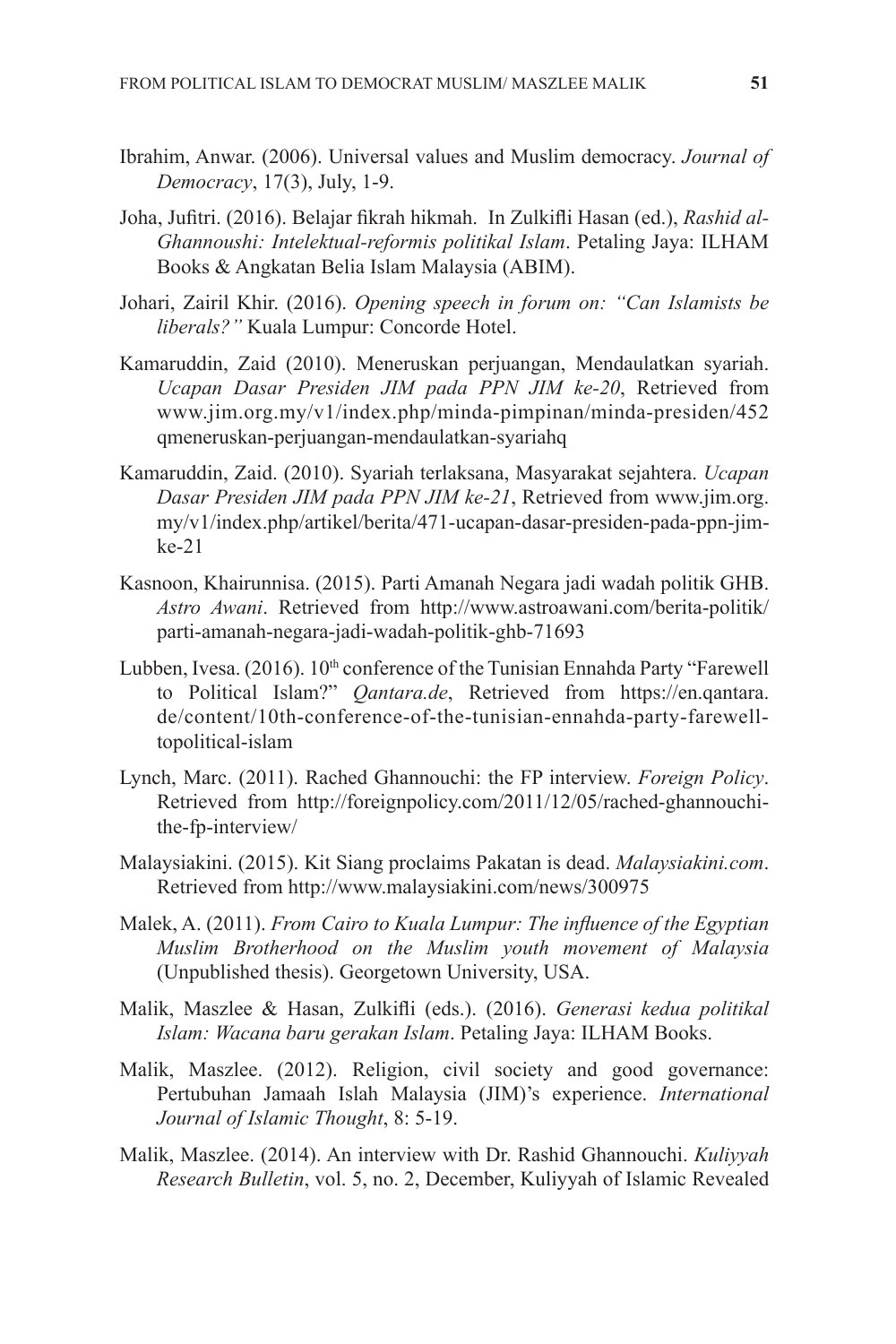Knowledge and Human Sciences, International Islamic University Malaysia (IIUM).

- Malik, Maszlee. (2016). Tatakelola dan Gerakan Islam. In Zulkifli Hasan (ed.), *Rashid al-Ghannoushi: Intelektual-reformis politikal Islam*. Petaling Jaya: ILHAM Books & Angkatan Belia Islam Malaysia (ABIM).
- Malik, Maszlee. (2016b). Tunisia: al-Nahda dan Gerakan Islam. In Zulkifli Hasan (ed.), *Rashid al-Ghannoushi, Intelektual-reformis Politikal Islam*. Petaling Jaya: ILHAM Books & Angkatan Belia Islam Malaysia (ABIM).
- Manan, Siti Hamisah. (2009). *Gelombang kebangkitan dakwah kampus*. Kuala Lumpur: JIMedia.
- Manutty, Mohammad Nor. (1989). *Perceptions of social change in contemporary Malaysia: A critical analysis of ABIM's role and its impact among the Muslim youth* (Unpublished Phd dissertation). Temple University, USA.
- Momin, A.R. (2012). The Arab spring: Islam and democracy. *The IOS Minaret.* Institute of Objective Studies. 6(17), March. pp. 1-15.
- Muasher, Marwan. (2011). A conversation on Tunisia's future with Rashid Al-Ghannouchi. *Carnegie Endowment for International Peace*. Retrieved from www.carnegieendowment.org/2011/12/01/conversation-on-tunisiasfuture-with rached- al-Ghannouchi/81b7
- Munson Jr, Henry. (1986). Islamic revivalism in Morocco and Tunisia. *Muslim World*, 76. pp. 3-4.
- Osman, Tarek. (2016). *Islamism: What it means for the Middle East and the World*, New Haven & London: Yale University Press.
- Parti Keadilan Rakyat (Keadilan). (2015). Pendirian keadilan mengenai enakmen kanun jenayah syariah Kelantan. *Keadilan Daily*. Retrieved from http://www.keadilandaily.com/pendirian-keadilan-mengenai-enakmenkanun-jenayah-syariah-kelantan/
- Rawa, Mujahid Yusuf. (2015). Speech upon the declaration of the establishment of Parti Amanah Negara (AMANAH). Kuala Lumpur: Hotel Istana.
- Rohr, Mathieu Van. (2011). Why Tunisians voted for Islamists. *Spiegel International Online*. Retrieved from http://www.spiegel.de/international/ world/0,1518,794133,00.html
- Samad, Khalid (2016). *Dari PAS ke AMANAH: Berani berprinsip II*. Petaling Jaya: ILHAM Books.
- Shadid, Anthony. (2012). Islamist's ideas on democracy and faith face test in Tunisia. *The New York Times*. Retrieved from http://www.nytimes.